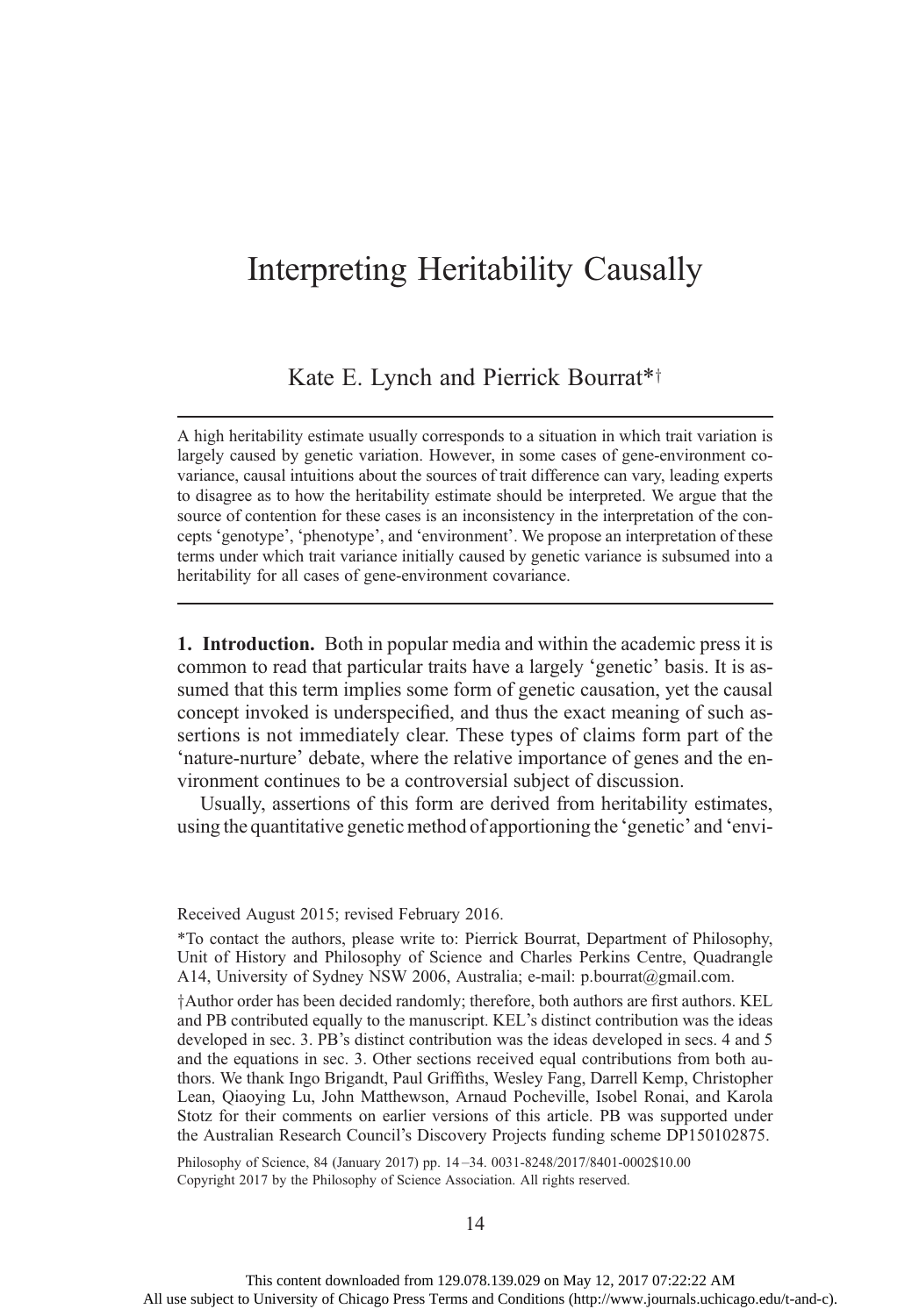ronmental' influences on a phenotype. Under a heritability framework, 'nature' has traditionally been interpreted as corresponding to genetic differences, and 'nurture' to differences in the environment (Tabery 2014). In simple cases, a high heritability estimate is meant to correspond to some notion of genetic causation or determination of trait variation (Fisher 1918, 399; Block 1995, 116; Lynch and Walsh 1998, 13; Sesardic 2005, 22). However, heritability can be challenged by the presence of two 'nonadditive' factors. The first is gene-environment interaction, which occurs when the effect of genetic differences varies depending on environmental differences (and vice versa). This limitation is routinely factored into heritability estimates (Falconer and MacKay 1996) and has been relatively well studied in philosophical contexts (for a recent and comprehensive example, see Tabery [2014]). The second involves situations that encompass complicated causal stories, such as those leading to a correlation between genes and environment. These cases can yield a high heritability for a trait that, in an intuitive sense, does not appear to have its variation caused genetically. The problem of geneenvironment covariance (G-E covariance) has led many (e.g., Jencks et al. 1972; Block and Dworkin 1974; Jencks 1980; Block 1995; Gibbard 2001; Sober 2001) to conclude that heritability analyses are a useless tool for causal inquiry or, at the least, do not accord with commonsense ascriptions of what counts as 'genetically caused'. For instance, Jencks (1980, 723) asserts that "until we know how genes affect specific forms of behavior, heritability estimates will tell us almost nothing of importance."

This article aims to evaluate heritability measures as causal claims by examining different notions of the terms 'genotype' (which links to 'genetic', 'genetically caused', or 'caused by genes'), 'phenotype', and 'environment'. These distinctions are especially pertinent in regard to cases that involve G-E covariance. We show that the current uses of these terms for interpreting heritability estimates are muddled, and by proposing a new account of these concepts, a consistent interpretation of heritability estimates that involve G-E covariance can be salvaged to allow one to make consistent causal claims.1 Specifically, we will argue (1) that some cases that have classically been considered as different kinds of G-E covariance have the same causal structure and should be understood in the same way. (2) In these cases, be-

1. As the heritability framework regards the partitioning of causes, this article concerns the discrimination of causes, particularly, whether something 'is' or 'is not' a cause of trait variation. We do so using a general difference-making account of causation in the spirit of Woodward (2003). A different approach to causation involves identifying the factors that may allow one to privilege or select some causes over others. We refer to some factors that may contribute to causal selection of this kind in sec. 5, but this largely remains outside the scope of our article.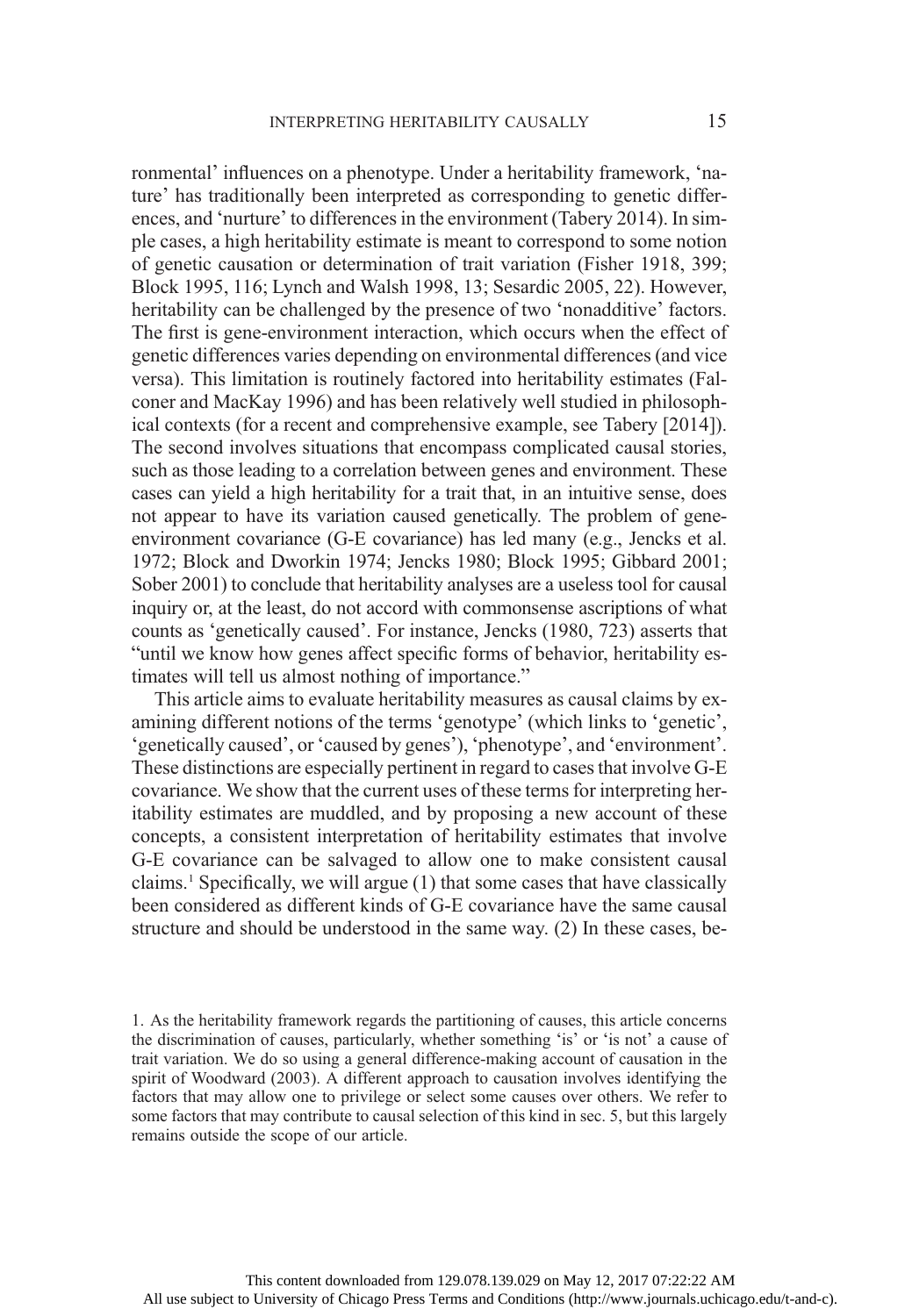cause the causal origin of the G-E covariance can be traced to genotypes, G-E covariance should be incorporated in measures of heritability.

To do so, we begin by introducing heritability in section 2 and the notion of G-E covariance and its different types in section 3. We show that two different types of G-E covariance (active and reactive) conform to the same underlying causal structure, despite their traditionally different causal interpretations. In section 4 we outline two ways in which the terms 'genotype', 'environment', and 'phenotype' can be interpreted and propose a framework of our own for the interpretation of heritability. In section 5 we apply this framework to the cases introduced in section 3. Finally, in section 6, we argue that although this results in some cases appearing unintuitive in their causal interpretation, these can be alleviated once the associations between 'heritability' and 'nature', 'immutability', and 'moral responsibility' are dispelled. We support this idea with reference to literature on causal reasoning in which moral responsibility plays a role in people's folk causal judgments.

2. Heritability. There are several existing approaches to heritability (see Jacquard 1983; Downes 2009; Bourrat 2015; Bourrat and Lu, forthcoming), but for the purpose of this article we focus on one particular approach known as the variance approach. This is the method classically used in behavioral genetics (Plomin et al. 2008), which is the main target of our article. Under this approach, heritability  $(H^2)$  is defined as a measure of the variation in a trait  $T<sub>z</sub><sup>2</sup>$  due to variation in the genotype G rather than variation in environment E, within a given population of individuals. Variation is represented by the statistical notion of variance, and heritability thus corresponds to the proportion of the total variance of the trait  $(V<sub>T</sub>)$  that is due to the genotypic variance  $(V<sub>G</sub>)$ . Variance  $V_T$  is supposed to be the sum of  $V_G$  and  $V_F$  (the environmental variance), assuming there is no correlation or interaction between genes and environment:

$$
V_r = V_G + V_E,\tag{1}
$$

and

$$
H^2 = \frac{V_G}{V_T}.\tag{2}
$$

Within the variance approach two definitions of heritability are commonly used. Equation (2) represents a definition of *broad-sense* heritability  $(H<sup>2</sup>)$ , which is the notion of heritability employed by behavioral geneticists, for whom "the measure of broad heritability is used in relation to psychological

<sup>2.</sup> It is more standardly called 'phenotypic variation', but for reasons that will become clear in sec. 4, we use the term 'trait' throughout.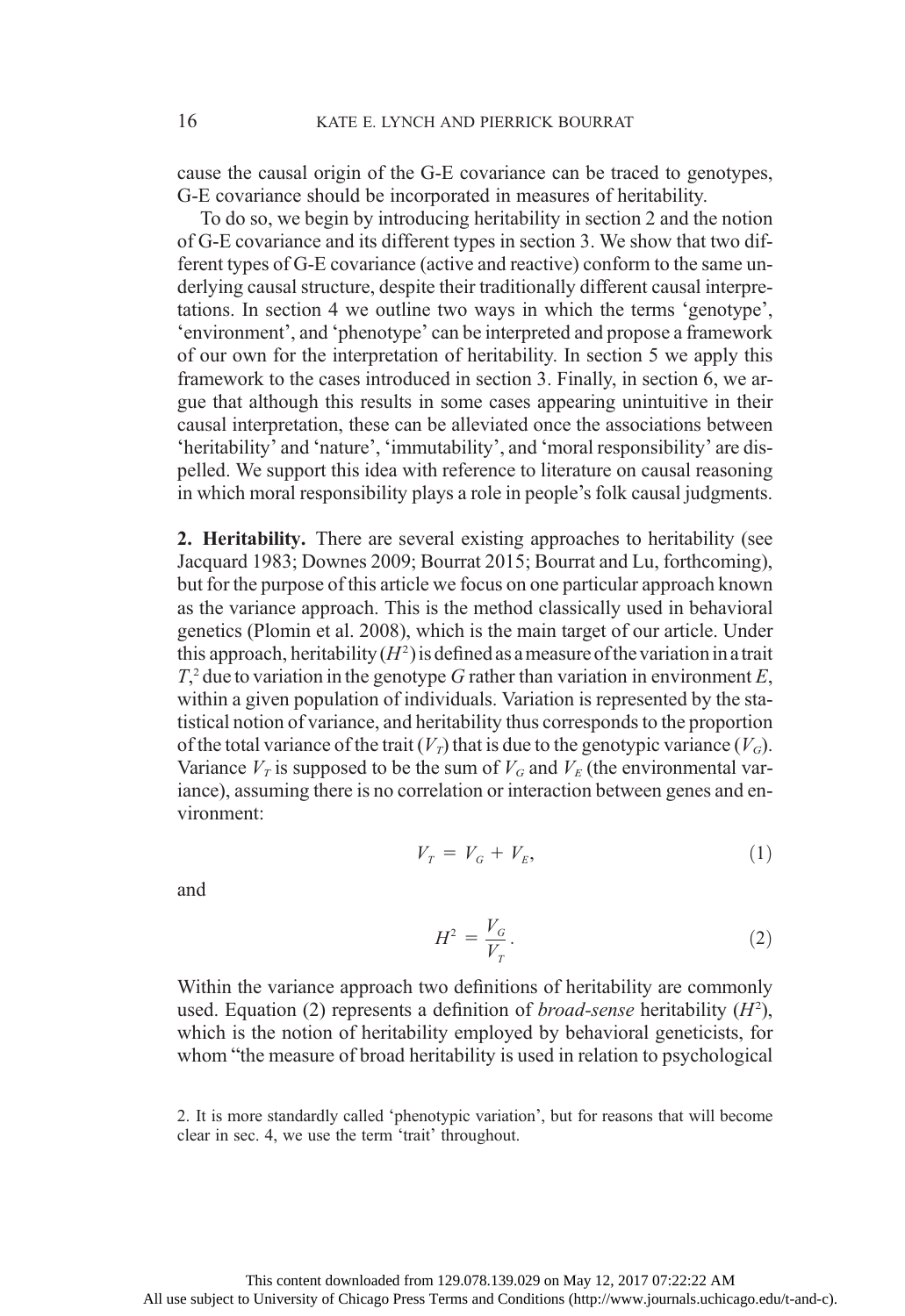traits, because total genetic contribution to these traits is of interest" (Oftedal 2005, 702; see also Jensen 1976, 88; Sesardic 2005, 21). A different heritability concept is *narrow-sense* heritability  $(h^2)$ , which is used by biologists concerned with evolutionary theory and selective breeding and is not the focus of this article. For more on this concept and how it relates to  $H^2$ , see Falconer and MacKay (1996).

While equation (2) is exact in its expression, this formulation of heritability encounters two difficulties in causal interpretation. The first is linked to its statistical nature. In the context of heritability, equation (2) does not lead to a clear picture of how Variance in genotype  $(V_G)$  'causes' trait variation  $(V<sub>T</sub>)$ . This definition alone only states that there is a relation of association between the two terms. This issue is especially pertinent in cases in which there exists a covariance between genotypes and environments,<sup>3</sup> and thus between  $V_G$  and  $V_E$ . This phenomenon is not represented in equation (2), where independence of  $G$  and  $E$  has been assumed, but it is described and formulated in section 3 below. Such covariance generally leads to difficulties in interpretation for a given heritability estimate, as the attained value may not intuitively correspond to folk notions of genetic cause or determination, and intuitions of this type appear to differ between individuals (Block 1995). This will be explored in more detail in section 3.

Second, this formulation does not explicitly state where and how to draw the distinction between genotypes, a genotype's effect on a trait, the environment, and the environment's effect on a trait. This means that by holding different intuitions or implicit concepts on where to draw these conceptual distinctions, one can in principle obtain very different estimates of heritability for the same population. In some cases of G-E covariance, the representation of a genetic effect and an environmental effect can easily be conflated.

In the remainder of this article we show that previous attempts to provide a rational way of estimating heritability when G-E covariance exists have either excluded important phenotypes or relied heavily on intuitions and 'common sense'. After presenting these attempts, we show that there is a more general and principled way to do so. This approach, instead of relying on intuition, uses a clear rationale based on explicit and nonoverlapping definitions of 'genotype', 'phenotype', and 'environment'.

3. Gene-Environment Covariance. G-E covariance occurs when there is an association between the genotype of individuals and their environment,<sup>4</sup> which leads to an association between variation in genotype  $(V_G)$  and vari-

4. What is meant by the 'environment' in this case will be discussed extensively in sec. 4.

<sup>3.</sup> Also termed gene-environment correlation. We can note that a correlation is a standardized covariance.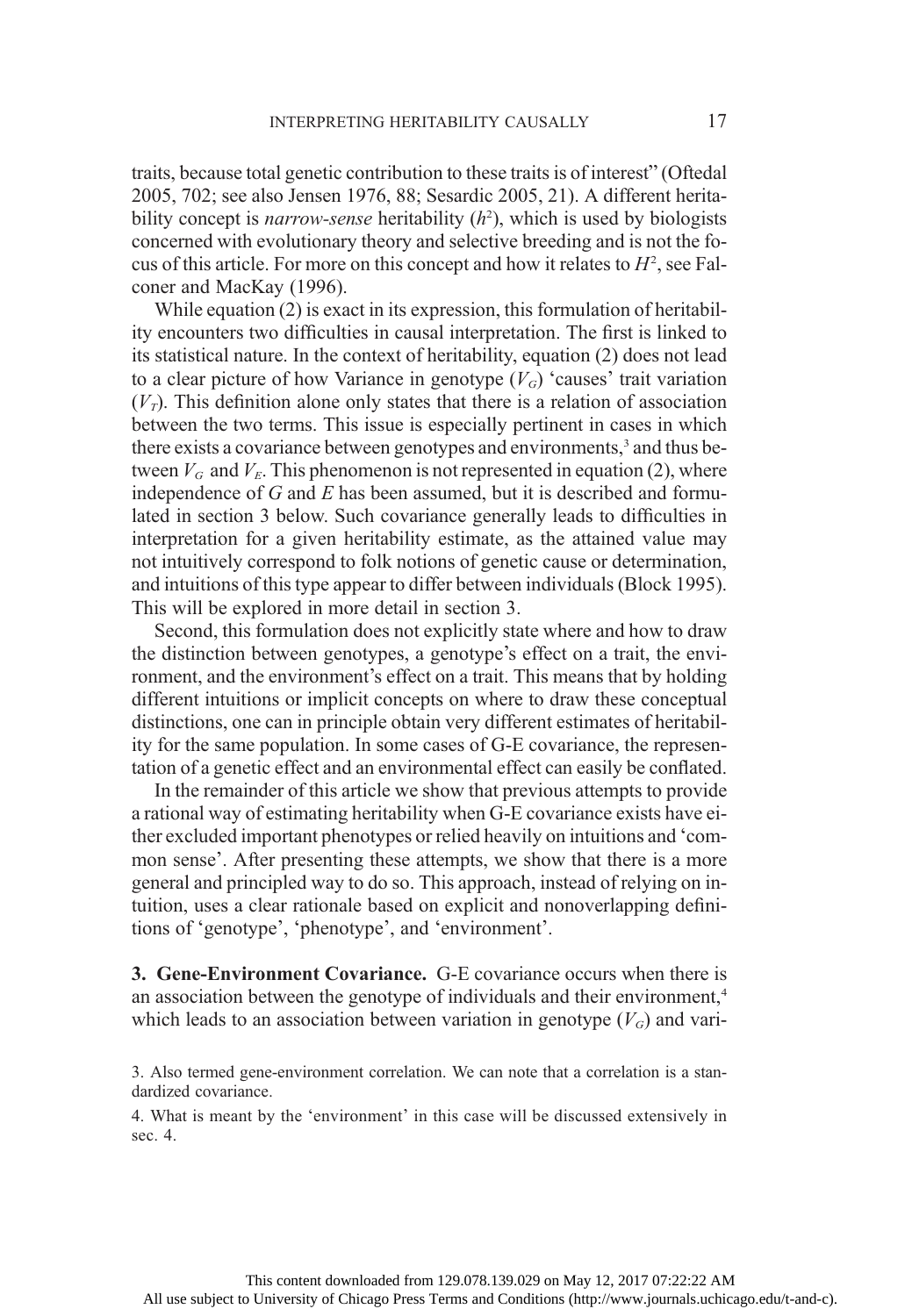ation in environment  $(V_F)$  within a population.<sup>5</sup> When the assumption of nil G-E covariance is relaxed, (1) must be rewritten as follows:<sup>6</sup>

$$
V_r = V_G + V_E + 2\text{Cov}(G, E). \tag{1'}
$$

Provided that variation in genotypes and variation in the environment are the sole causal factors responsible for trait variation, the presence of a non-nil covariance term in  $(1')$  provokes the question whether this term should be causally attributed to variation in genotypes  $(V_G)$ , and thus incorporated into the estimation of heritability, or else causally attributed to variation in the environment  $(V_E)$ . We contend that under the most consistent interpretation, if the causal origin of the covariance is environmental, then the G-E covariance should not be included in the heritability estimate, while if the causal origin is genotypic, it should be included. In more formal terms, we can provisionally separate the covariance term as follows: 18<br>
18 KATE E. LYNCH AND PIERRICK BOURRAT<br>
16 G-E covariance is relaxed, (1) must be rewritten as follows:<sup>6</sup><br>
16-E covariance is relaxed, (1) must be rewritten as follows:<sup>6</sup><br>  $V_T = V_G + V_E + 2\text{Cov}(G, E)$ . (1')<br>
Provided that

$$
2\text{Cov}(G, E) = 2\text{Cov}(G, E)G + 2\text{Cov}(G, E)E,
$$
\n(3)

where  $2\text{Cov}(G, E)_{G}$  corresponds to G-E covariance with a genotypic causal origin and  $2\text{Cov}(G, E)_{E}$  corresponds to G-E covariance with an environmental causal origin. In section 5 we demonstrate that this separation is not an artificial one.

We can then replace equation  $(3)$  in equation  $(1')$  as follows:

$$
V_P = V_G + V_E + 2\text{Cov}(G, E)_G + 2\text{Cov}(G, E)_E, \tag{1''}
$$

which leads heritability to be defined as

$$
H^{2} = \frac{V_{G} + 2\text{Cov}(G, E)_{G}}{V_{T}}.
$$
\n(2')

We will argue that, when applying the consistent causal approach proposed below (sec. 4), equation  $(2')$  can be used as a basis for heritability estimates when used to make causal claims. But before we get to this, we introduce different types of G-E covariance as they are classically separated: into passive, active, and reactive forms (Plomin, DeFries, and Loehlin 1977). We then show that the way in which some of these cases are causally interpreted is disputed among theorists and that different cases with the same causal structures, namely, reactive and active G-E covariance, have sometimes received different causal interpretations.

5. From now on we will assume that variation is perfectly captured by statistical variance and will therefore use "variance" and "variation" indistinguishably.

6. This follows directly from the properties of the variance of a sum. Note that the third term on the right-hand side of eq.  $(1')$ , which corresponds to G-E covariance, is also present in eq. (1) but is assumed to equal 0.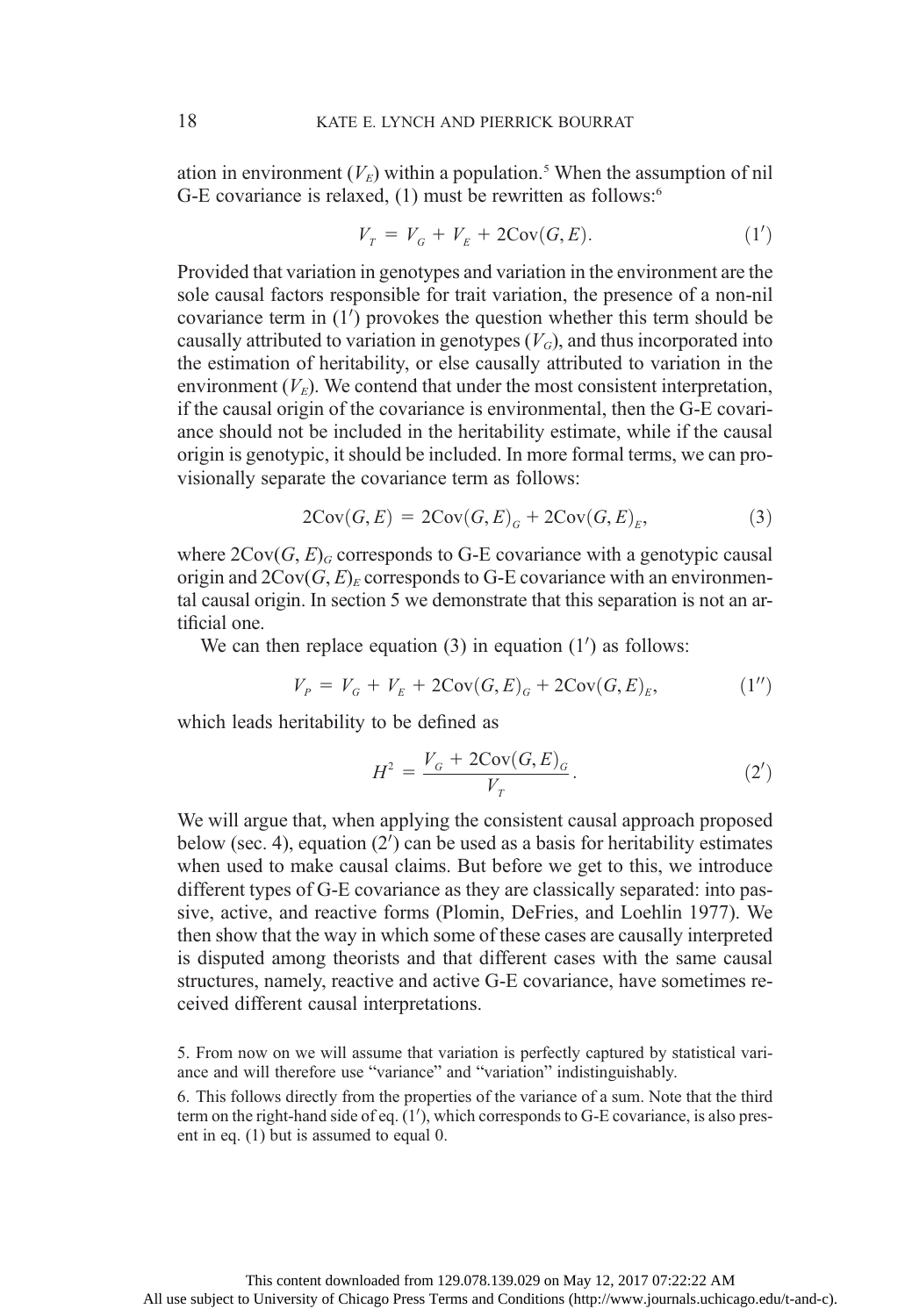3.1. Passive Gene-Environment Covariance. Individuals who are raised by their biological parents inherit from them not only their genes but also part of their environment. For example, parents with high IQs tend to not only pass on a genetic endowment to their children but also shape their children's environment to allow better development of some phenotypes, such as intelligence.<sup>7</sup> Often the developmental environment shaped by parents is in part determined by the parents' genotype, which results in a covariance between the parental genotype and developmental environment. In a population, this results in *passive* G-E covariance (Plomin et al. 1977) because the shaping of the child's environment is in no way due to his or her own genotype but is instead due to the actions of his or her parents (based on their genotypes).

Passive G-E covariance is not extensively discussed in the context of this article because there is a general consensus in the literature with which we agree that any variation that is accounted for by an inherited environment should be subsumed under  $V_F$  (Roberts 1967; Block 1995; Sober 2001; Sesardic 2005). We concur with the consensus on the passive case because the causal origin of the covariance is not the variation in genotype of the individuals measured but variation in that of their parents. This means that in the context of broad-sense heritability it would not make sense to consider any resulting phenotypic variance from passive G-E covariance as caused by  $V_G$  and thus to include it in a heritability estimate.<sup>8</sup> This kind of consensus does not exist for active cases, for which interpretation is subject to debate and as such is in need of further analysis (discussed below).

3.2. Reactive Gene-Environment Covariance. Reactive G-E covariance occurs when an individual's developmental environment is altered by others as a result of the subject's original genetic difference (Plomin et al. 1977). Extreme versions of this phenomenon have been illustrated via a macabre series of thought experiments in which society singles out children with red hair and subjects them to abuse on the basis of their hair color. The children are starved (Block and Dworkin 1974), beaten (Sesardic 2005), or in a comparatively kinder scenario denied educational access (Jencks et al. 1972). As a result of the abuse, other phenotypes in these children are affected, such as reading scores (Jencks et al. 1972), IQ (Sesardic 2005), and height (Block and Dworkin 1974). To further illustrate, here are the details of one of the (less extreme) examples: "If, for example, a nation refuses to send children with red hair to

<sup>7.</sup> For the purpose of our argument, we assume in this article that IQ is a reasonably good measure of general intelligence while recognizing the limitations of this assumption.

<sup>8.</sup> Note that this might not necessarily be the case for narrow-sense heritability, as a gene's effect from one generation could arise at a later generation.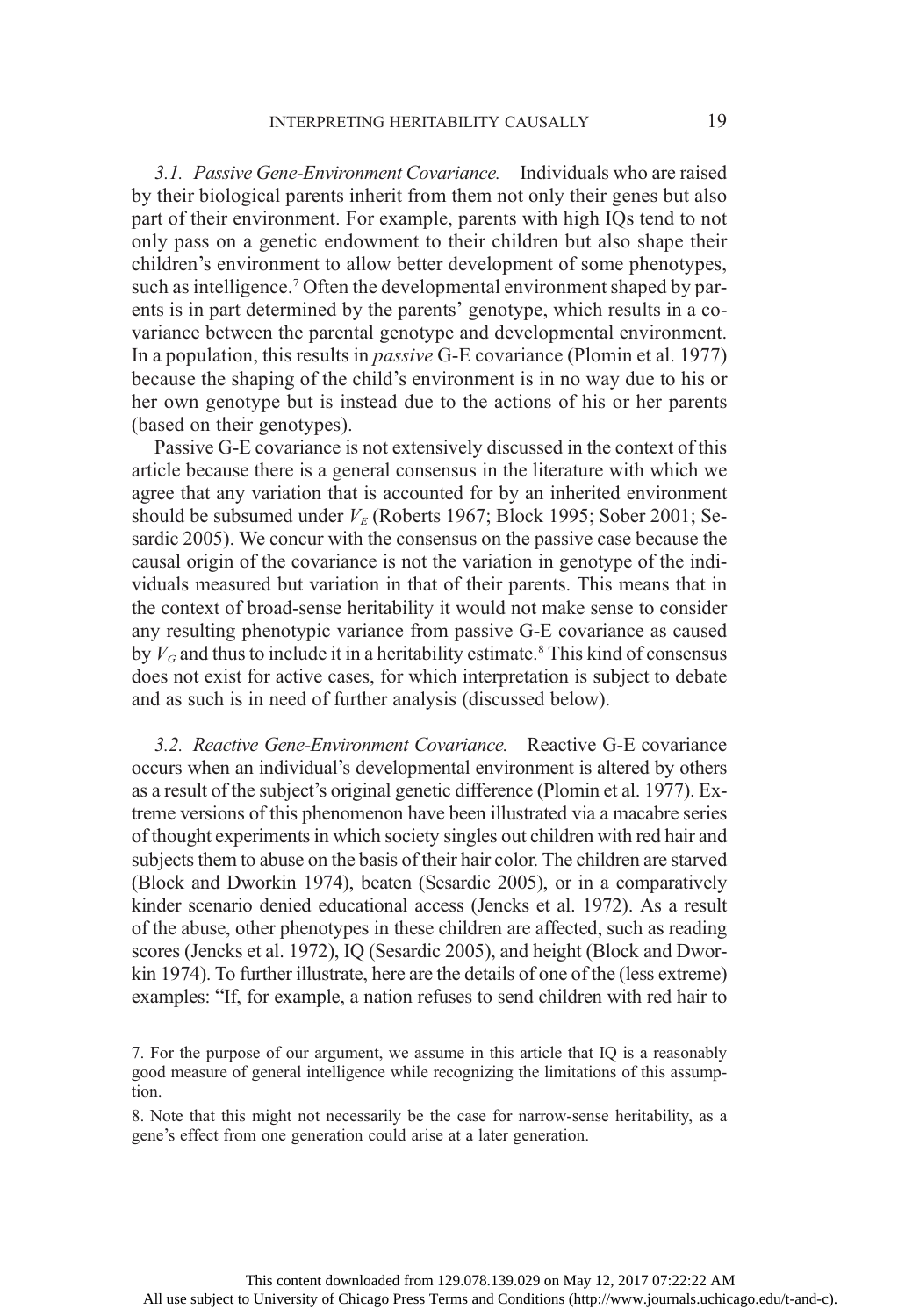school, the genes that cause red hair can be said to lower reading scores. . . . If an individual's genotype affects his environment, for whatever rational or irrational reason, and if this in turn affects his cognitive development, conventional methods of estimating heritability attribute the entire effect to genes and none to environment" (Jencks et al. 1972, 66–67). In reactive G-E covariance cases, genotypic differences that manifest themselves physiologically (e.g., hair color) result in individuals' being exposed to different kinds of environments. Thus, there is a covariance between an individual's genotype and environment, and in a population, of  $V_G$  and  $V_E$ . In Jencks's example, a heritability analysis would attribute variation in genotype as a cause of variation in reading scores, through this environmental reaction (which varies between genotypic groups).

Figure 1 illustrates the causal structure of these kinds of scenarios, where  $V_G$  can causally influence  $V_T$  in two different ways (which may simultaneously occur; see n. 9). In both figure 1a and figure 1b variation in genotype  $(V_G)$ leads to differences in hair color, which causes variation in reading scores  $(V_T)$ , and variation in the external environment, such as nutrition  $(V_{E_2})$ , also has a causal influence on  $V_T$ . The difference between the cases is that in figure 1a, there is no G-E covariance:  $V_G$  and  $V_{E_2}$  influence  $V_T$  along independent causal chains. In figure 1b,  $V_G$  acts independently of  $V_{E_2}$  but also influences  $V_T$  via  $V_{E_1}$ —a part of the environment that differs between individuals because of a reaction to differences in genotype  $(V_G)$ .<sup>9</sup> We call  $V_{E_1}$  'variation in the intermediate environment' and  $V_{E_2}$  'variation in the independent environment'. This gives us

$$
E_{T} = E_{1} + E_{2}, \tag{4}
$$

where  $E_T$  is the total environment of an organism.<sup>10</sup>

The reason for a focus on these kinds of hypothetical examples has been the practical impossibility of estimating active and reactive G-E covariance in human populations. Plomin et al. (1977, 321) summarize this point in their seminal paper on G-E covariance: "Because it is not possible to measure all aspects of the environment (including everybody and everything) that might correlate with children's genotypes, it will probably never be possible to assess completely the effects of active and reactive genotype-environment correlations."<sup>11</sup>

10. Note that we suppose here no interaction and no covariance between  $E_1$  and  $E_2$ .

<sup>9.</sup> There is also the possibility of an amalgamation of the causal structures in figs.  $1a$  and 1b, where  $V_G$  both directly and indirectly influences  $V_T$ .

<sup>11.</sup> Layzer (1974), Feldman and Lewontin (1975), Block and Dworkin (1974), Jencks (1980), and Block (1995) also give a pessimistic account of G-E covariance estimation in human populations. However, Rutter and Silberg (2002), Rutter, Moffitt, and Caspi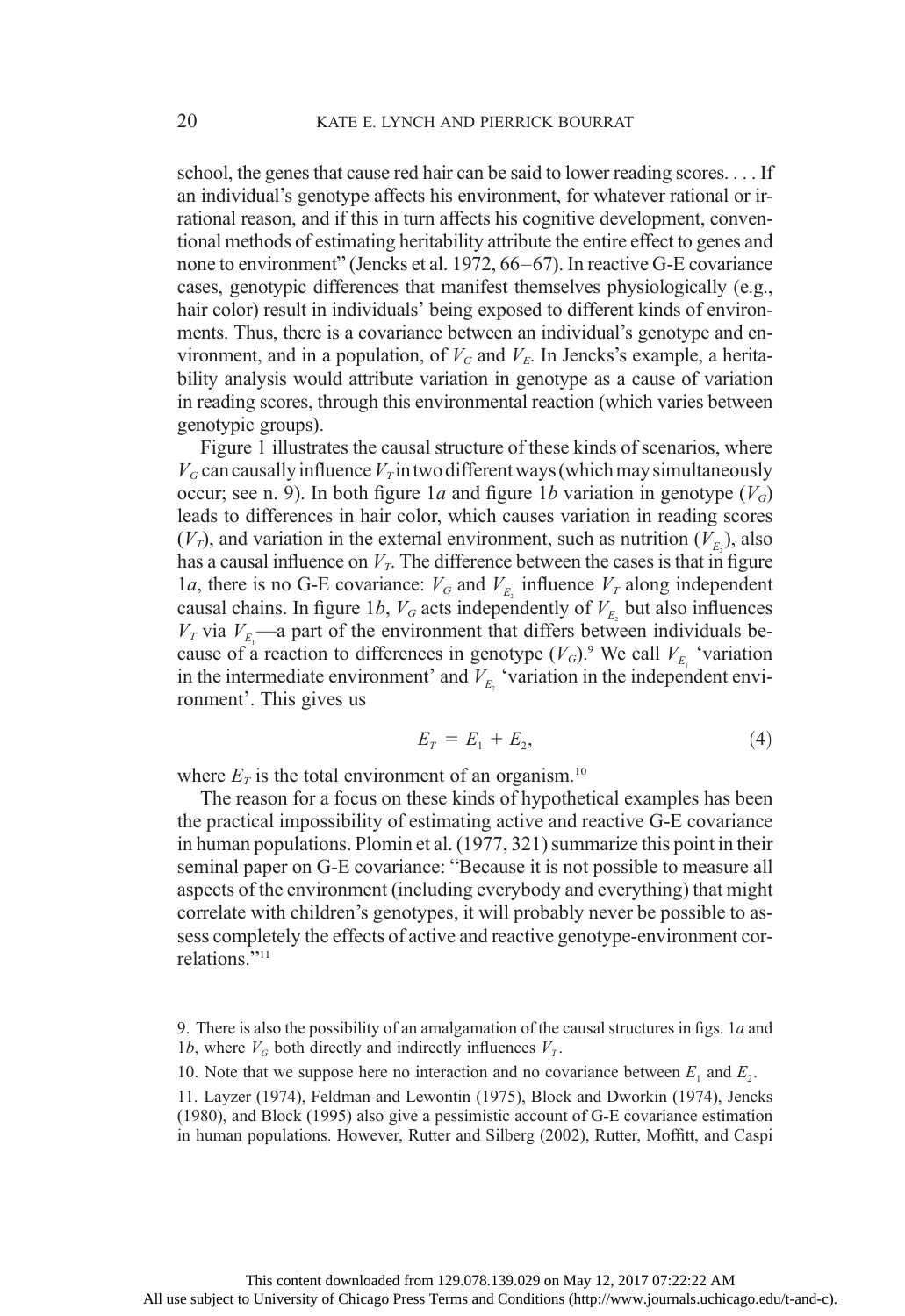

Figure 1. Causal structures underlying active and reactive gene-environment covariance cases: a, no G-E covariance is present and  $V_G$  causes  $V_T$  directly; b,  $V_G$ causes (and thus covaries with)  $V_{E_1}$  and in doing so indirectly causes  $V_T$ .

3.3. Active Gene-Environment Covariance. Active G-E covariance occurs when  $V_G$  is correlated with some environmental factor that is due to the motivation of the individual possessing the genotype (Plomin et al. 1977). In these examples individuals modify their own environment, on the basis of some genetic predisposition to do so. As with the reactive cases, genetic correlations with the environment can lead to an altered heritability estimate, where any resulting phenotypic variance is accounted for by  $V_G$ , despite the causal work done by mediating environmental variance  $(V_{E_1})$ .

To illustrate this type of G-E covariance, imagine an experiment in which IQ is found to be highly heritable. In this study children with genotype  $G_1$ performed substantially better than those with  $G<sub>2</sub>$ , and those in turn outperformed  $G_3$  children (it is assumed in this example that variation in independent environments across the genetic groups makes a negligible contribution). Now imagine that there is allelic variation in this population at a hypothetical book-smell-preference locus leading to differences across the three genotypes:  $G_1$ ,  $G_2$ , and  $G_3$ . Because of this genetic variation,  $G_1$  children particularly enjoy the musty smell of books and thus are compelled to seek out and surround themselves with books. Conversely,  $G_3$  children cannot stand the smell of books and actively avoid them. Finally,  $G_2$  children are indifferent to the odor. As a result, differences in odor preference lead  $G_1$ 

<sup>(2006),</sup> Meek et al. (2013), and Lynch and Kemp (2014) have given speculative accounts of the effects of reactive and active G-E covariance on psychological and behavioral trait variation in human and nonhuman animals.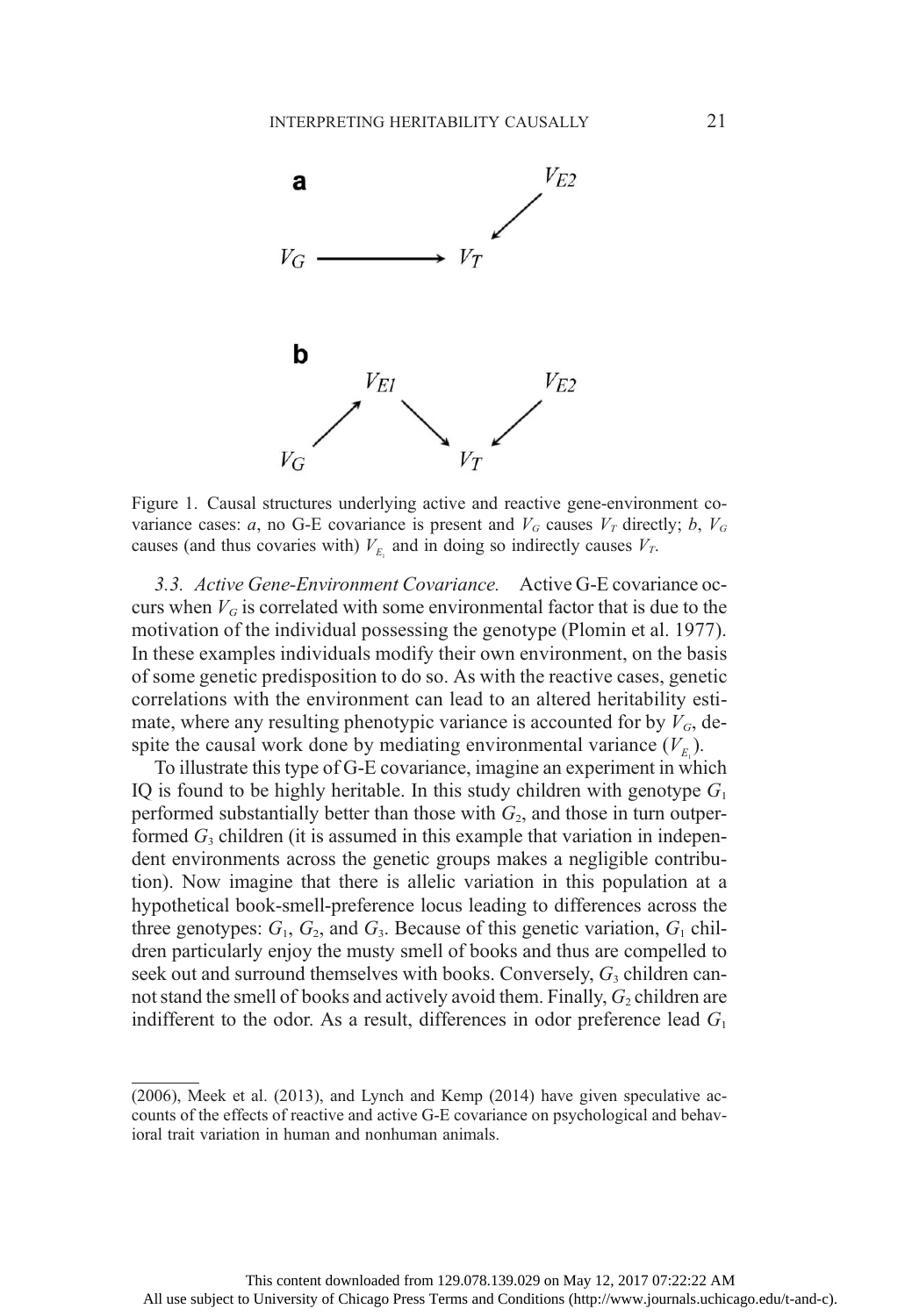individuals to develop in a different, more book-filled environment than those with  $G_2$  and  $G_3$  genotypes.

Because of the constant surrounding of books,  $G_1$  children will spend, on average, a larger amount of time reading and learning from books than the others. This leads to variation in the environment  $(V_E)$  between  $G_1$ ,  $G_2$ , and  $G_3$  children. This extra reading and learning through books aids the  $G_1$  children in the skills needed to perform in IQ tests, and as a result they are measured as being more intelligent than those who have  $G_2$  or  $G_3$  genotypes. As such,  $V_G$  accounts for a large amount of  $V_T$ , resulting in a high heritability estimate. Whether this covarying  $V_G$  should be included is subject to debate, which is covered in section 3.4 below. In this case  $V<sub>T</sub>$  that is accounted for by  $V_G$  corresponds to the causal structure presented in figure 1b. Like in the reactive case, the resulting phenotypic variance accounted for by  $V_G$  is entirely mediated through 'intermediate' environmental variance.

3.4. Current Interpretations of Active and Reactive Gene-Environment Covariance. Examples of reactive G-E covariance suggest that the differential treatment of an individual on the basis of some expression of genetic difference (be it skin color, hair color, gender, etc.) can play a part in the apparent heritability of other phenotypes. When discrimination is triggered by the manifestation of an initial genetic difference, then the consequences of this discrimination will appear as genetic in a heritability estimate. Despite this, there is widespread agreement that the resulting phenotypic variance should be attributed to  $V_E$  rather than  $V_G$ . As such, reactive G-E covariance cases are be used as a criticism of heritability estimates (Block and Dworkin 1974, 52; Jencks 1980; Gibbard 2001, 194; Sober 2001, 76). For these authors, proximate environmental causal variables such as abuse and discrimination (which we have labeled as  $V_{E_1}$ ) have been said to completely explain the phenotypic differences (Sesardic 2005, 90). Following this interpretation, any reactive G-E covariance should not be subsumed under genetic variance and thus eliminated from heritability estimates. As a result, in reactive cases, equation (2) rather than  $(2')$  presented in section 2 is used to measure heritability.

Because of their identical causal structure (fig. 1), one might expect to find symmetric causal interpretations for both active and reactive G-E covariance. However, while there is widespread agreement on how to interpret reactive cases, how to interpret active cases remains controversial. Some feel that the resulting phenotypic variance from active G-E covariance should be treated as caused by  $V_G$  and should thus be understood as  $2\text{Cov}(G, E)_{G}$ (Roberts 1967, 218; Jinks and Fulker 1970, 323; Eaves et al. 1977, 19). They argue that genetic differences in environmentally modifying behaviors can be thought of as part of the differences in the phenotype that one is measuring. That is, they believe that these cases are simply a reflection of the expression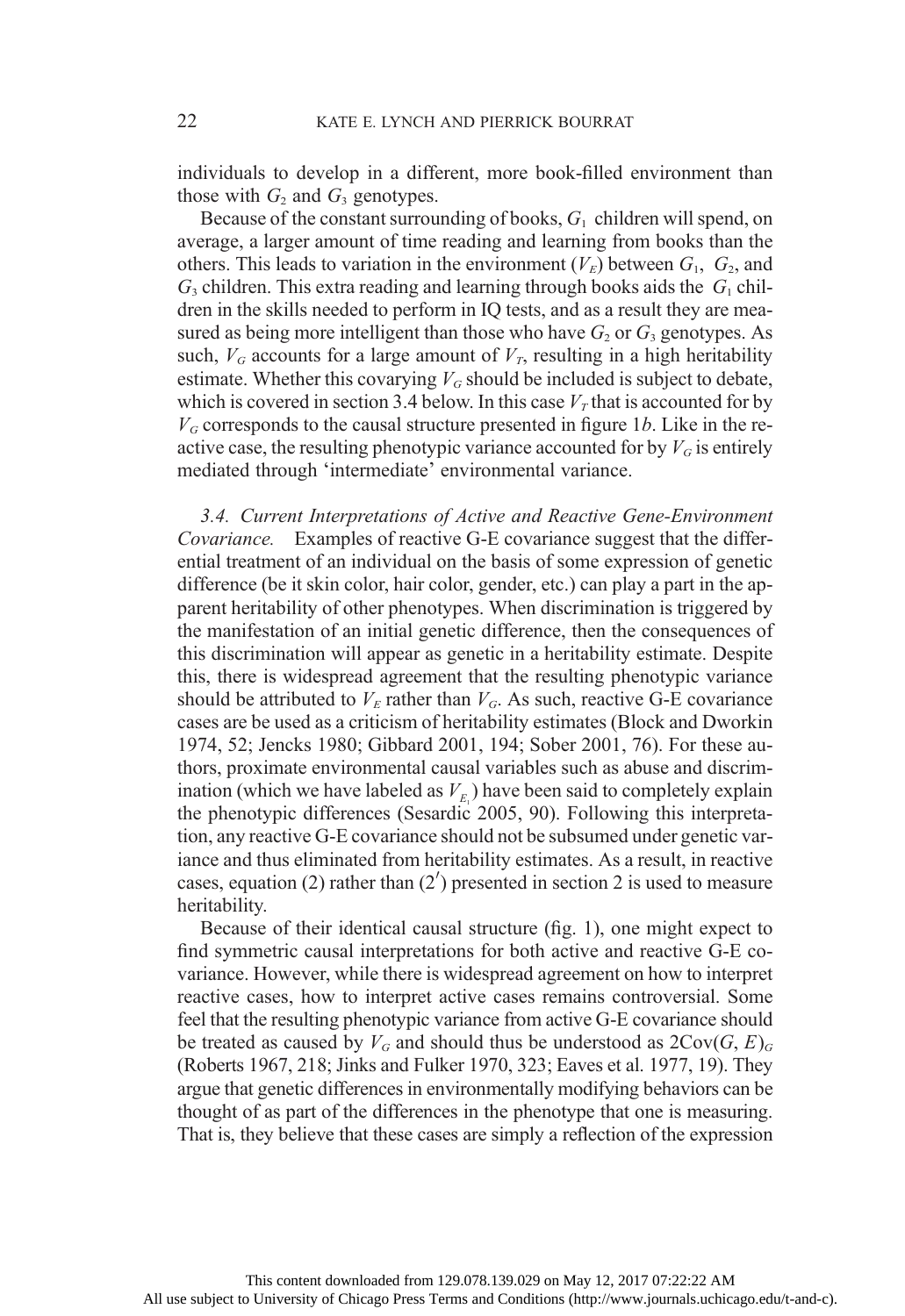of genetic variation, that the covarying environments that are caused by genetic differences are 'natural' products of the genotype of an individual and therefore present "no more of a dilemma than the observation that fast growing genotypes eat more" (Eaves et al. 1977, 19). This is supported by the idea that some environmental modifications appear to be an inherent part of human development (Lerner 1995), meaning that environmental modifications in an active G-E covariant form are "a more or less inevitable result of genotype" (Jinks and Fulker 1970, 323). As Jinks and Fulker put it: "To what extent could we ever get a dull person to select for himself an intellectually stimulating environment to the same extent as a bright person might?" (323).

Others think that any resulting variation from active G-E covariance should be either subsumed under  $V_F$ , that is, understood as  $2Cov(G, E)_{F}$ , or treated as deriving from a separate source of variation. These theorists believe that, alongside reactive G-E covariance, active cases should not be subsumed under the  $V_G$  term. For instance, Block and Dworkin (1974) and Block (1995, 116) believe that active and reactive G-E covariance cases are in "violent conflict" with "ordinary socially important ideas of causation" and that  $V_T$  resulting from any type of G-E covariance should be discounted from the  $V_G$  term (Block 1995, 118). To distinguish acceptable measures of heritability (where no G-E covariance is involved) from unacceptable measures of heritability (where G-E covariance is present), Block introduces the terms 'direct heritability' and 'indirect heritability'. Direct heritability describes cases in which active and reactive G-E covariance are absent and  $V_G$ has a direct causal influence on  $V<sub>T</sub>$  via a causal chain contained within the physical boundaries of the individual (fig.  $1a$ ). Indirect heritability describes cases in which G-E covariance is present and  $V_G$  causally influences  $V_T$  via a causal chain that extends beyond the physical boundaries of the individual and into the environment (fig. 1b). According to Block and Dworkin only direct heritability should be counted as a valid heritability estimate (Block and Dworkin 1974, 481–82; Block 1995, 118). Yet, no justification is given for why the extension of a causal chain beyond the physical boundaries of the individual is relevant to causation and to heritability if interpreted causally. Gibbard (2001, 177–79) and Sober (2001, 75) reach a conclusion similar to Block and Dworkin's, by appealing to 'commonsense' causal intuitions about what should count as genetic and environmental causation.

It is problematic that reactive and active cases have the same causal structure yet can receive different interpretations. This brings into question how to consistently interpret or apportion causal responsibility when  $V_G$  causally influences  $V_T$  via what we have termed the intermediate environment  $(V_{E_1})$ . Sesardic (2005) suggests that the best means to decide whether to subsume G-E covariance under  $V_G$  or  $V_E$  is by appealing to 'commonsensicality'. According to his account, what constitutes as commonsensical will differ de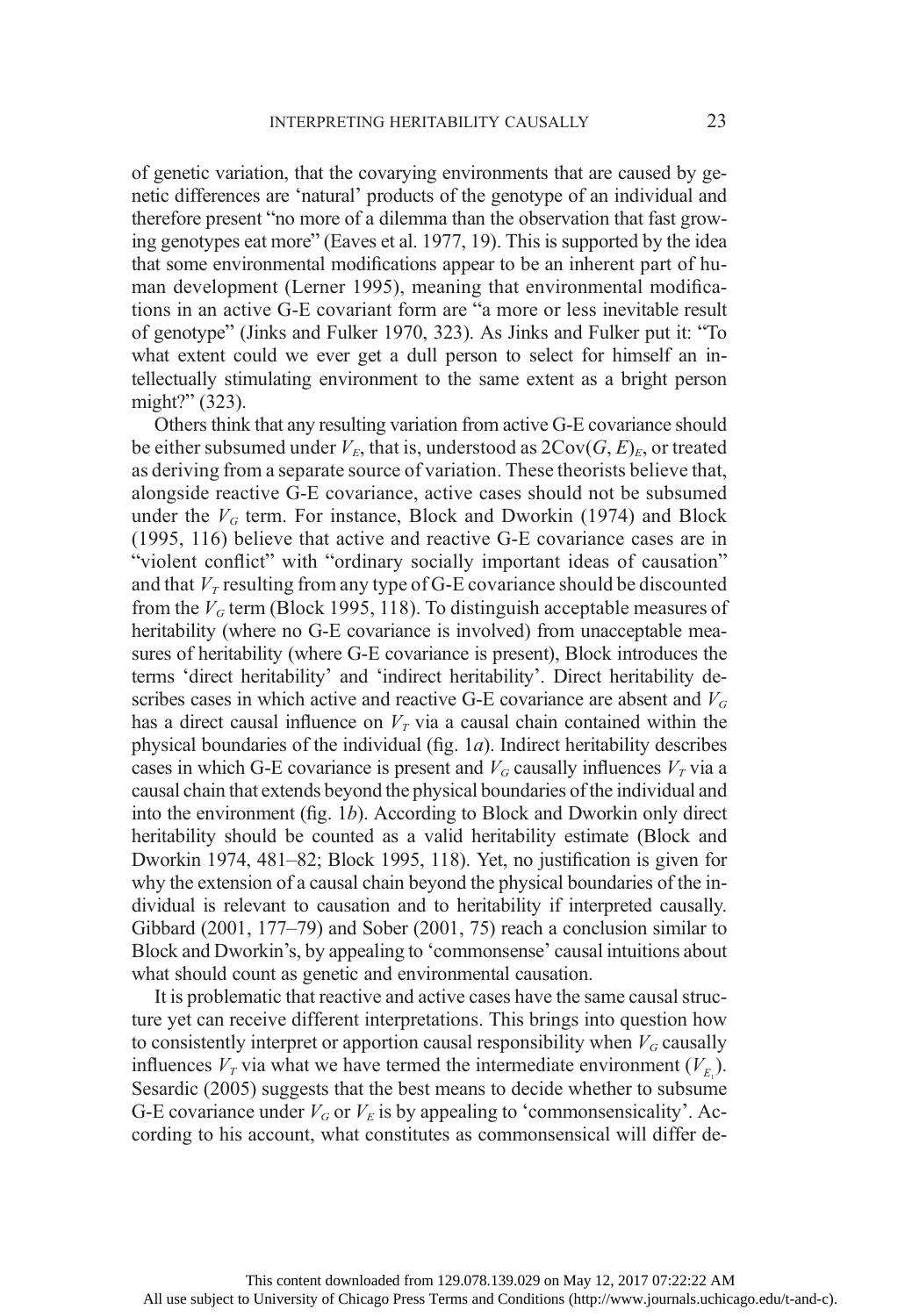pending on the nature of the particular G-E covariance case, analogous to some forms of contextual causal reasoning (104). We contend that commonsensicality does not permit a rigorous analysis, since what is considered as common sense might vary within a population, across populations, and over time. Instead, we assert that the reasons for interpretative differences, and perhaps the source of Sesardic's commonsense intuitions, are different uses of the concepts 'environment' and 'phenotype'. This is outlined in sections 4 and 5 below.

4. Genotypes, Phenotypes, and Environments. This section explores two approaches under which the notions of genotype, phenotype, and environment can be understood. One is used by population, quantitative, and behavioral geneticists (see Falconer and MacKay 1996) and is purely descriptive; the other is used by gene selectionists (Williams 1966; Dawkins 1982; Haig 2012) and permits one to track the causal relationships between variables consistently. We then propose a third set of concepts, which we call the 'causal account', that generalizes the gene-selectionist approach. We call it 'causal' because like the gene-selectionist approach it permits one to consistently track causation between variables but can be applied to any context whether evolutionary or not and at any scale (e.g., gene, cell, organism). It is the use of this third set of concepts that gives the most consistent account for a causal interpretation of heritability in situations involving G-E covariance.

Phenotypes have originally been characterized as "all 'types' of organisms, distinguishable by direct inspection or only by finer methods of measuring or description" (Johannsen 2014, 991). An organism's phenotype is contemporarily understood as a "class to which that organism belongs as determined by the description of the physical and behavioral characteristics of the organism" (Lewontin 2011). In this contemporary sense, the phenotype is considered descriptively regardless of its causes and corresponds to the notion of trait we have used throughout.12 For instance, if we take the classical example of the peppered moth, one can distinguish two phenotypes based on the color of the organism: "black" and "white." These two phenotypes are considered distinct regardless of their basis in genetic or environmental differences: that is, the phenotype is considered on a purely descriptive and noncausal basis. This notion of phenotype is equivalent to the notion of "trait" we have used so far, as we reserve the term "phenotype" for another concept. To get to this concept, we first must turn to the concepts of the evolutionary gene and environment.

12. Often only parts of the phenotype of an organism are considered while the rest of the phenotype is averaged, supposed of as constant, or simply assumed to be noise.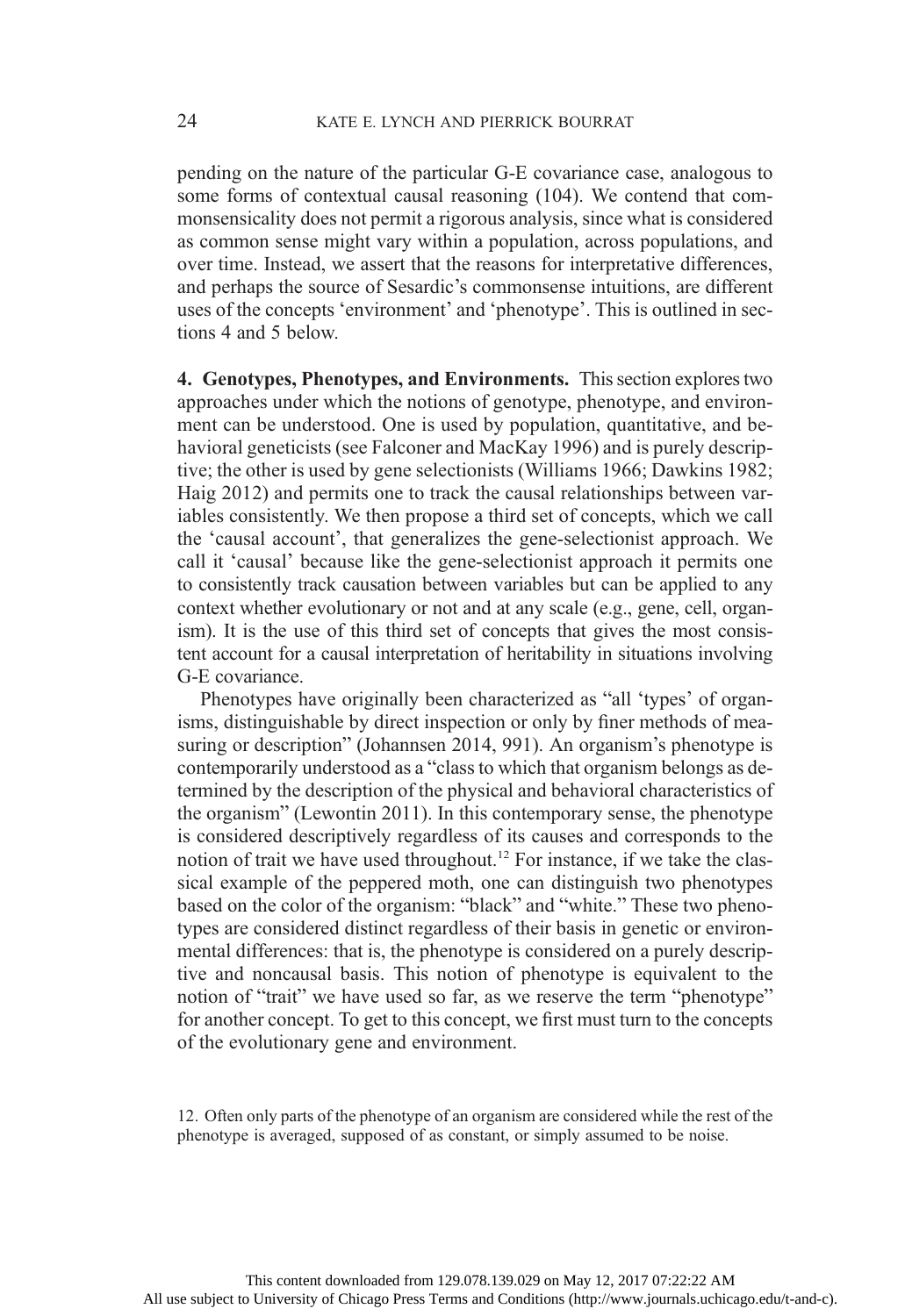Williams (1966, 25; see also Griffiths and Neumann-Held 1999) defines an evolutionary gene as "any hereditary information for which there is a favorable or unfavorable selection bias equal to several or many times its rate of endogenous change." The evolutionary gene (or genotype) is thus an abstract or theoretical entity whose localized physical existence (e.g., as a particular piece of DNA) does not matter. In the most recent and consistent account of gene selectionism, Haig (2012) proposes a definition of an evolutionary gene as a heritable determinant of difference.<sup>13</sup> Haig also defines a gene-centered notion of phenotype as "a gene's effects relative to some alternative" (461). Note that under this latter definition, whether the effects of the gene on a trait are 'direct' or 'indirect' (in Block and Dworkin's sense) is irrelevant. This definition of phenotype is inspired by Dawkins's (1982) notion of an extended phenotype, in which the effect of a gene can extend beyond the physical boundaries of the organism bearing it. For example, the houses of caddis fly larvae, a beaver's dam, and the shell of a snail may all count as evolutionary phenotypes. Note again that under this account, the notion of "phenotype" is changed from its traditional descriptive meaning in quantitative and behavioral genetics.14 Under Haig's approach, an observed trait will depend on factors originating both from the genotype and the environment, while this notion of phenotype has a specific causal meaning. Below, we show how a notion of genotype analogous to the evolutionary gene (with a potentially extended phenotype) can be used to make consistent claims about G-E covariance with respect to heritability.

Before focusing on this account let us turn to the concept of environment. Brandon (1990) terms factors outside of the organism, such as temperature, latitude, food abundance, and social structures, the 'external environment'. This corresponds to what we call the 'organism-external environment' and seems to parallel the notion of environment used by Block and Dworkin. Recall that under their account, only the 'direct' effects of genes, which are limited to that within the physical boundaries of the organism, are considered for making valid causal claims about heritability.

For Haig and more generally for gene selectionists, the environment is defined "as all parts of the world that are shared by the alternatives [evolutionary genes] being compared" (Haig 2012, 461). Under this framework, part of the world that would, under an organism-centered approach, be attributed to the "environment" could, depending on the case, represent the "phenotype" of a gene (an extended phenotype). This account is consistent with the interpretation of active G-E covariance given by Jinks and Fulker

14. For an application of the concept of the evolutionary gene in the context of epigenetics, see Lu and Bourrat (forthcoming).

<sup>13.</sup> Haig does not use the notion of "evolutionary gene" but "strategic gene," which is slightly different. For our purposes, we consider them as synonymous.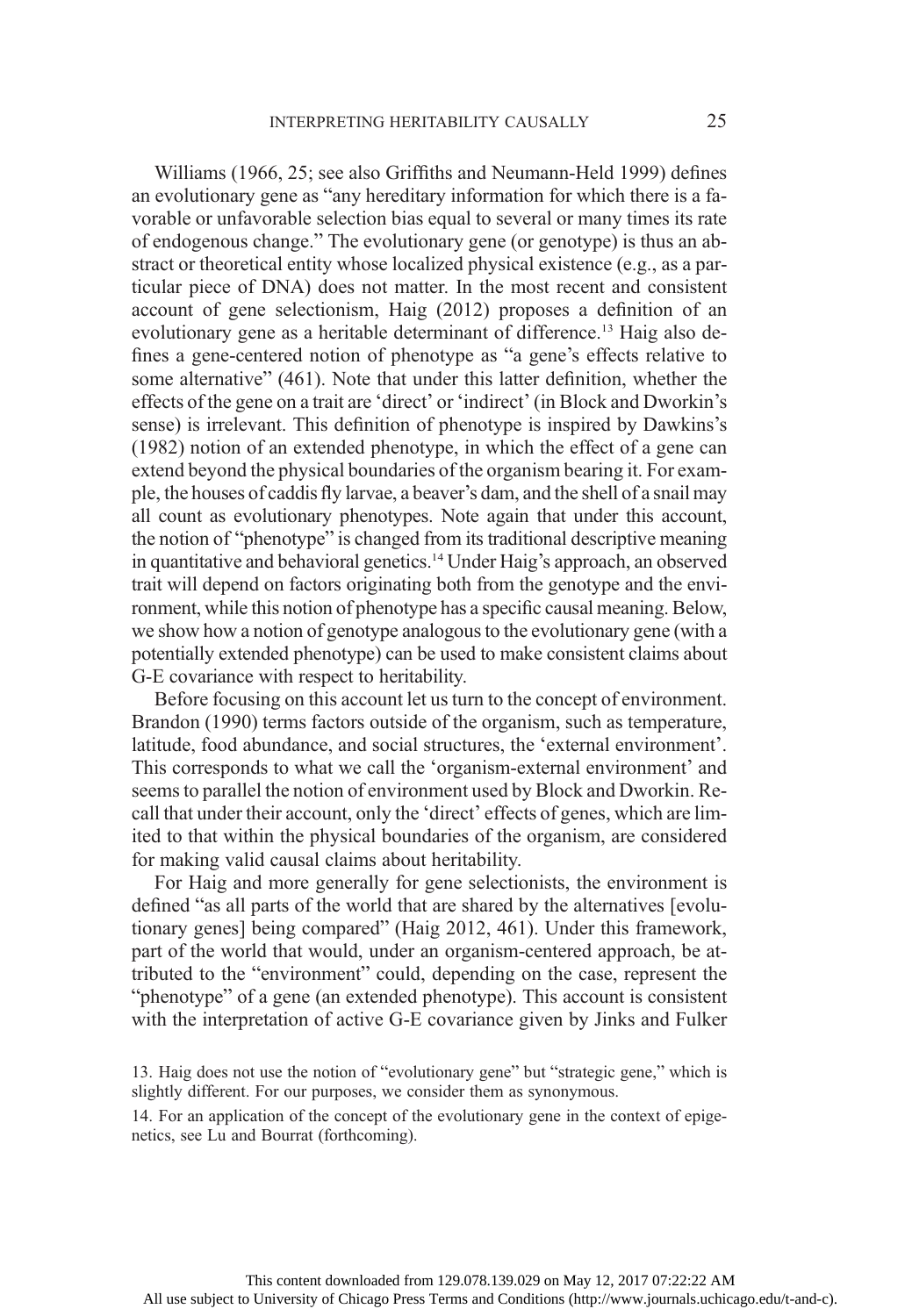(1970, 323) and Eaves et al. (1977, 19), who consider some environmental modifications part of the phenotype because they are seen as natural extensions of the effects of the genotype. However, it must be noted that these authors do not make the same conclusions about reactive G-E covariance cases, despite their identical causal structures.

Because the organism-external notion of environment and the traditional notion of phenotype are descriptive (as opposed to being based on causal presuppositions), when they are used only physiological or (a limited type of ) behavioral characteristics of organisms can be considered to be heritable. All other effects of variation in genotype will be subsumed under environmental variance under this account. This seems to work for some authors' intuitions about active and reactive G-E covariance, where the phenotypic variance appears to intuitively result from environmental variation. However, this approach also rules out the effects of genetic variance on any behavioral differences that may be mediated by the intermediate environment  $(E_1)$  excluding a large range of behaviors of interest to behavioral geneticists. For instance, personality measures like extroversion, which is considered to be a heritable trait in which a specific type of interaction with the environment is considered as part of the phenotype (Plomin et al. 2008), would be excluded under this account.

Although Haig's account is causal and therefore uses a terminology consistent with causal relationships between variables, his approach to separate the effects of a gene from those of the environment cannot be straightforwardly applied to whole genotypes, organisms, or any other entity. Therefore, it cannot be used in the context of broad-sense heritability, which is organism centered rather than gene centered.15 That said, Haig's approach can be used as a foundation for a more general causal approach for the interpretation of heritability estimates. This general causal approach should keep the notion that genes and therefore genotypes are determinants of differences, some of which will be differences in the trait studied. To this concept of genotype correspond the notions of causal phenotype and causal environment, of which the definitions can be directly imported from Haig's (2012) terms. Under this account the environment is considered as all parts of the world that are shared by the alternatives (genotypes) being compared,16 and the phenotype to be a genotype's effects relative to some alternative. It should be stressed again that the phenotype includes all the effects of the genotype and not merely physical and behavioral differences that re-

16. Note that this notion of environment corresponds nicely to the notion of shared environment used by behavioral geneticists (Turkheimer and Waldron 2000).

<sup>15.</sup> This excludes the limit cases in which a whole genotype would behave as a single evolutionary gene, which is not the case in humans since there is sexual reproduction and recombination at each generation.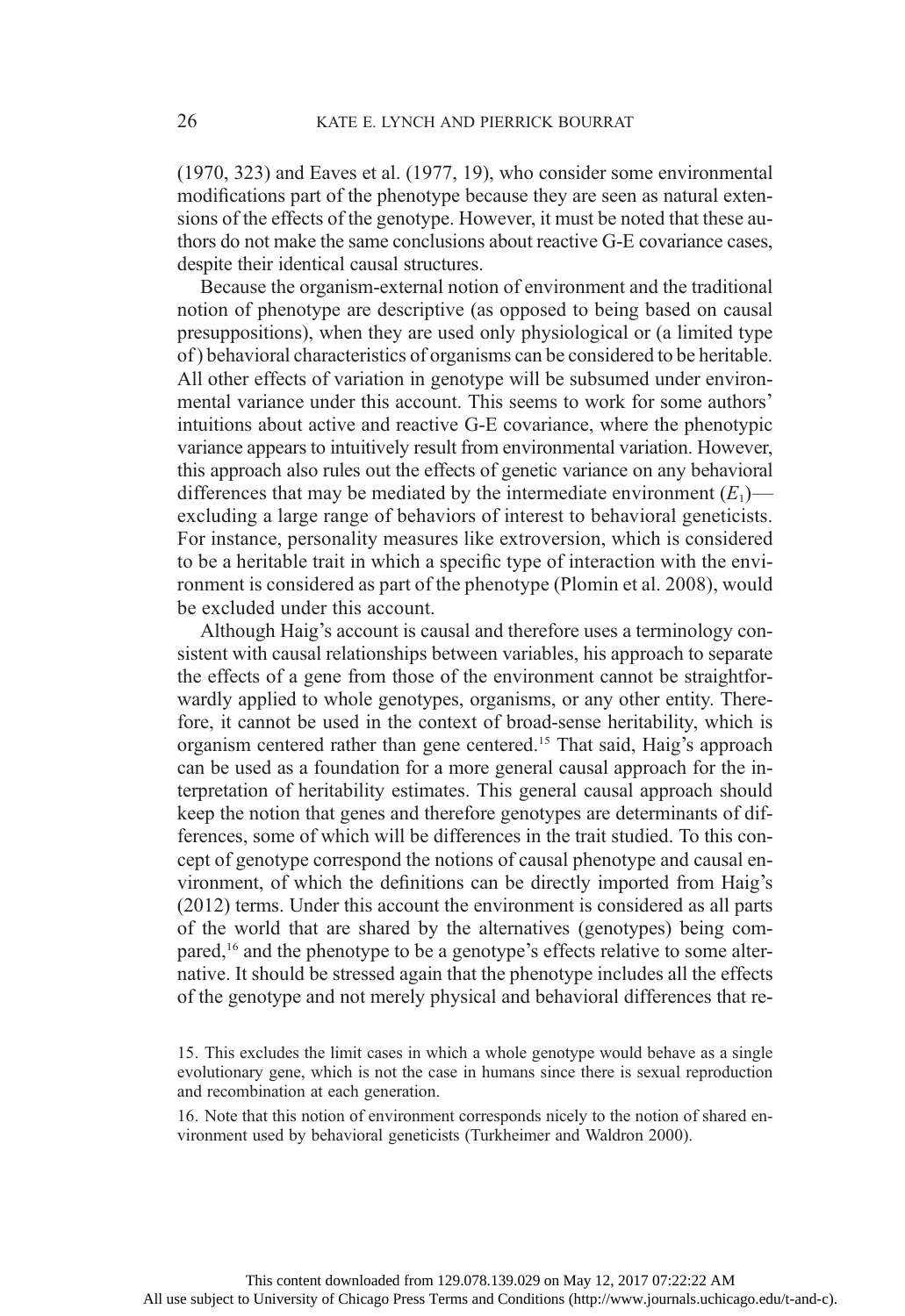sult 'directly' from the effects of the genotype, to use Block and Dworkin's (1974, 48–50) distinction. It will also include indirect effects of genotypes that result in physical or behavioral differences such as an extended phenotype.

5. Applying the Causal Framework to G-E Covariance. With these causal concepts at hand, we can now reevaluate, using a consistent set of definitions for "genotype," "phenotype," and "environment," whether and under what circumstances heritability should include G-E covariance. The causal notion of phenotype is consistent with the assumption that causation is transitive (Carroll 2009). As noted in section 3 with equation  $(2')$ , for heritability to fully measure the effects of  $V_G$  on  $V_T$ , any G-E covariance should be included in the heritability estimate if it originates causally from genotypic variation. This rationale is also entailed by our definitions of the causal concepts of "genotype," "phenotype," and "environment" that any causally related (and thus covarying) variation in part of the external environment (which we call the intermediate environment  $E_1$ ), which is itself caused by variation in genotype, represents variation in part of the phenotype of the entities studied (e.g., organisms).

If we now take the cases of both reactive and active covariance, we can see that in both situations what is referred to as variation in the intermediate environment  $(V_{E_1})$  corresponds to a situation in which this variation is causally due to variation in genotype  $(V_G)$ . In other words  $(V_{E_1})$  represents variation in the phenotype as understood under our causal account. For instance, in the active example given in section 3.3, variation in genotype causes variation in smell preferences that in turn causes variation of the intermediate environment with relation to book exposure. This indirect causal chain then results in IQ differences in the population  $(V<sub>T</sub>)$ . The same causal structure is observed in the reactive case: being red-haired causes differential treatment from others in the environment, which results in IQ differences in the population (see fig. 1).

Because in both cases  $V_{E_1}$  is caused by  $V_G$ , the resulting trait variance should be subsumed under  $V_G$ . Going back to equations  $(1'')$ ,  $(2')$ ,  $(3)$ , and (4), we can write another form of equation (3), using the notions of intermediate and independent environment (eq. [4]), as follows:

$$
2\text{Cov}(G, E) = 2\text{Cov}(G, E_1 + E_2) = 2\text{Cov}(G, E_1) + 2\text{Cov}(G, E_2). \quad (3')
$$

Since  $2\text{Cov}(G, E_1)$  corresponds to  $2\text{Cov}(G, E)$ <sub>G</sub> in equation (3), and as such it represents an effect of  $V_G$ , we can rewrite equation  $(2')$  as

$$
H^{2} = \frac{V_{G} + 2\text{Cov}(G, E_{1})}{V_{T}}.
$$
\n(4')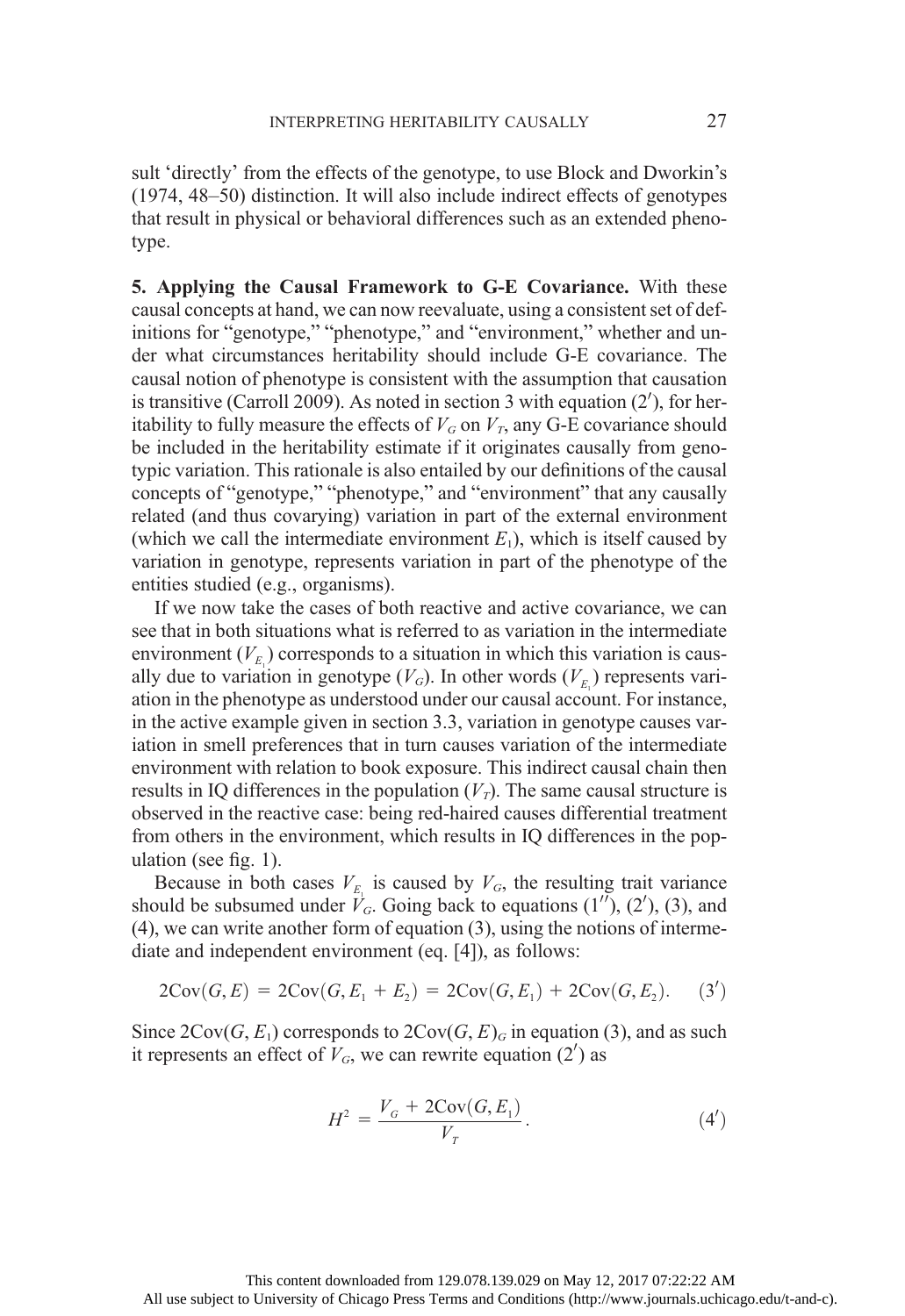This way of partitioning the effects of variation in the environment from variation in genotypes might seem counterintuitive to some. We argue that it represents the only systematic and consistent framework that can allow for causal apportioning of trait variation for heritability estimates that include cases of G-E covariance. A consequence of this formulation is that the resulting trait variance in both reactive and active cases of covariance should be regarded as caused by  $V_G$  (and thus included in a heritability estimate). This entails, for instance, that variation in IQ due to variation in bullying treatment, as a reaction to differences in hair color, contributes to the heritability of IQ, an interpretation that may result in a biased interpretation of heritability estimates by the public, with socially and politically undesirable consequences (see Sesardic 2005). It is examples of this kind that are often used to discredit the validity of heritability estimates, as the resulting heritability of these traits appear assuredly and intuitively wrong. In the final section we address this worry.

Some might argue at this point that there is another systematic and consistent approach to interpreting heritability and G-E covariance cases, that is, one in which a trait is defined as genetic by the availability of an intervention on the organism-external environment leading to trait changes. Under this account, causes in which interventions leading to trait changes are not available should be counted as genetic ones and those in which such interventions are available would be counted as environmental. Cases of the second kind would include all active and reactive cases because intermediate environmental variables such as education and societal prejudice are always potentially intervenable. It follows from this that the resulting trait variance would be excluded from  $H^2$  in such cases. Cases of the first nonintervenable kind would include traits that are typically insensitive to organism-external environment changes. We have in mind typical genetic diseases such as Duchenne's muscular dystrophy or cystic fibrosis, in which the causal relationship from genetic variation to trait variation remains invariant despite environmental interventions. Although this approach is certainly systematic and matches with some intuitions about genetic diseases, it is inconsistent with the classically accepted notions of the gene. In fact, to our knowledge there is no definition of the gene in the literature (or the genotype, an ensemble of genes) that requires an unavailability of intervention on the environment that leads to changes in the trait(s) they are the cause(s) of. Yet this requirement is a necessary condition for this intervention-availability approach to be viable. As heritability estimates concern the partitioning of genetic variation as a cause, an account consistent with the gene concept as used in scientific practice is paramount. For this reason, we consider the intervention-availability approach to be unsatisfactory and related to the notion of 'immutability' that we argue below need not be associated with the term 'genetic' and related concepts such as heritability.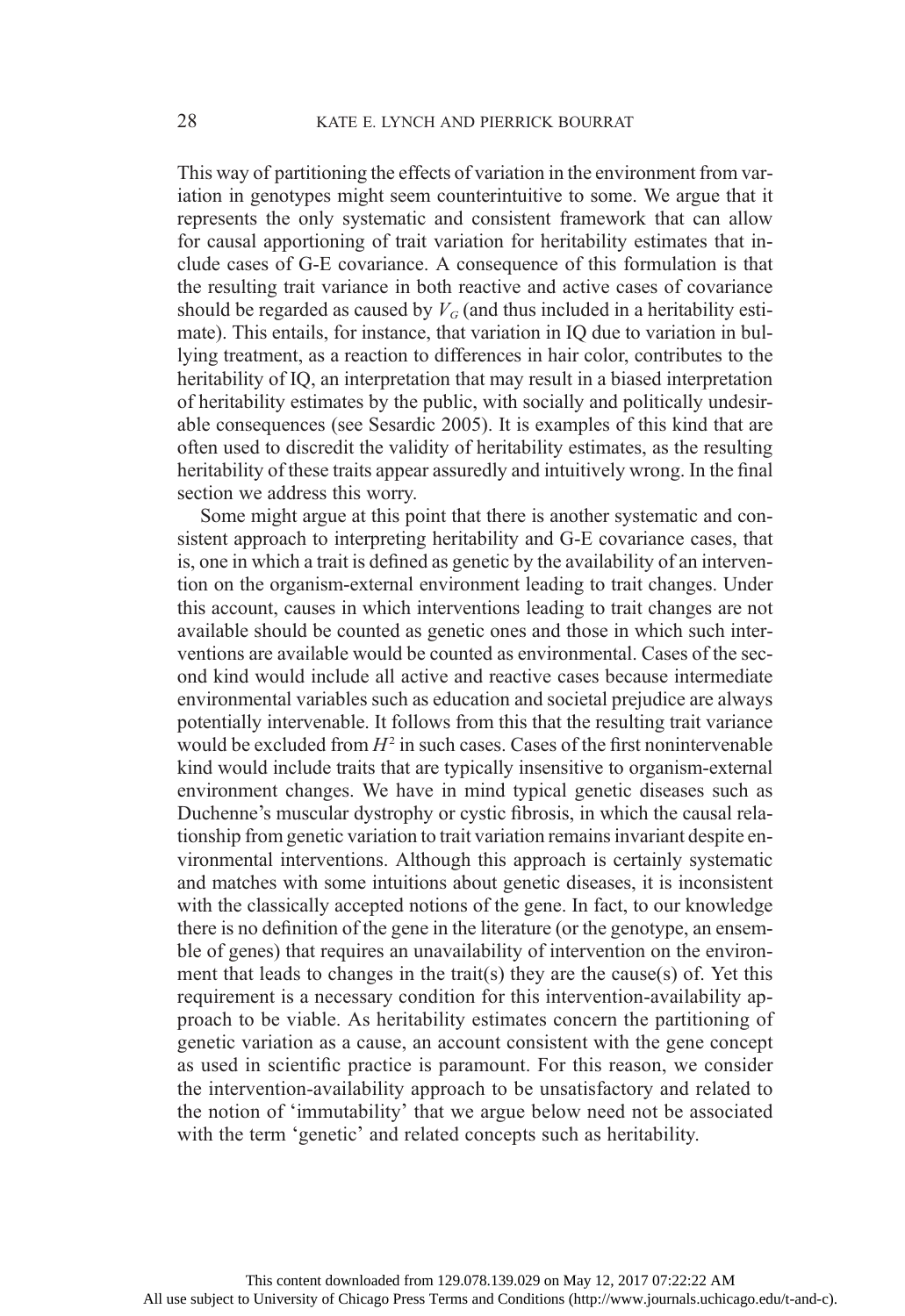6. Genetic Causation and 'Nature'. Our main answer to the worry of misuses of heritability estimates in G-E covariance cases is that the heritability of a trait does not contain information regarding moral responsibility, nor does it imply genetic fatalism. Those who wish heritability to provide information about responsibility and predestination are right to question the validity of the estimates. However, we believe that heritability estimates can retain their validity and utility in the absence of these features and that it is concepts of this kind that have influenced the intuitive causal attributions that have thus far undermined a consistent interpretation of heritability estimates in such situations.

It is a common error to conflate ideas about heritability to those of 'nature'. This is reflected in the term 'the nature-nurture debate', which primarily concerns the degree to which a trait is heritable. However, the term 'nature' also has connotations of immutability (Block and Dworkin 1974, 57) and is tied to ideas about free will and agency (Baron 2001; Kaebnick 2006). When a behavior is said to be 'genetically caused' people tend to interpret that behavior as 'controlled' by their genes, somehow undermining one's own free will, and exempting them from blame and moral responsibility (Kaebnick 2006, 220). We believe that the intuitive discomfort felt about the inclusion of active and reactive G-E covariance cases in heritability measures comes about because of this conflation of heritability with 'nature'. We illustrate this by briefly canvassing some of the potential factors that appear to influence causal reasoning in G-E covariance cases. As the psychological features that play into causal reasoning are complex, especially in contentious cases regarding genetic causation, race, and human ability, we recognize that this account is likely to be limited and is an area for future work. For a more detailed account of factors that influence causal reasoning in these cases, see Lynch (2016).

One noticeable disparity between active and reactive G-E covariance is a difference in the causally most proximal agent to the individual bearing the measured trait  $T$  (e.g., IQ) involved in the causal chain from  $G$  to  $T$ . In our example of reactive G-E covariance, individuals in society whose actions are to discriminate against red-haired children are the most causally proximal to the trait  $T$ . In the active case, the children themselves (because of their own actions toward the environment) are the most causally proximal agents involved in the determination of T. Agency and culpability are some of the factors that are related to the 'nature' concept (Kaebnick 2006), and it seems that causal intuitions alter when there is an addition of another morally culpable agent to the causal system (Alicke 1992). We believe that this difference between cases is one reason that reactive G-E covariance cases are sometimes thought of as being 'environmental', and active cases as 'genetic'.

Intuitively it seems that if an agent other than the one bearing  $T$  modifies T, especially in a way that is regarded as negative and without the bearer of T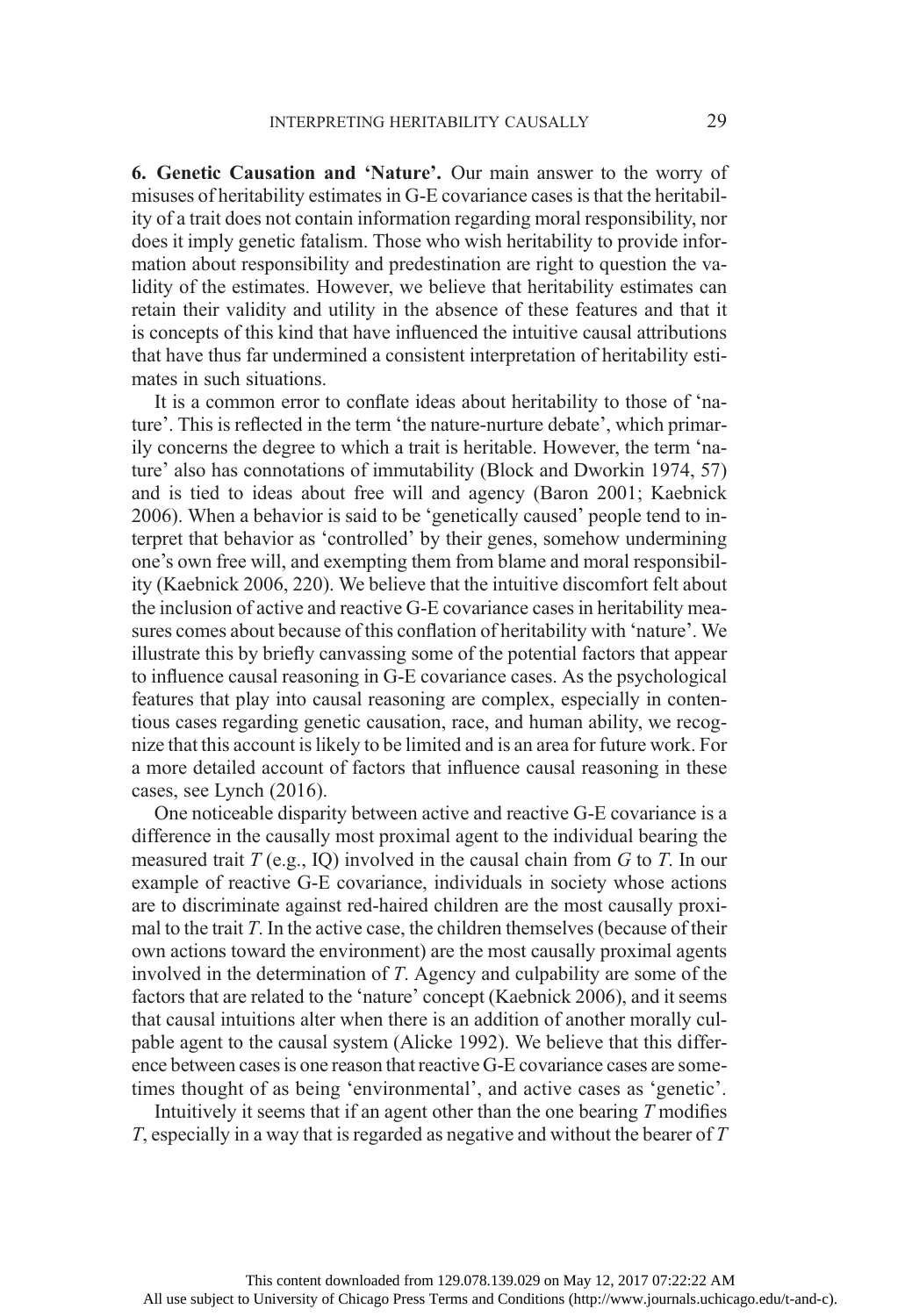having exerted a choice in the matter, then the nonbearing agent in the environment of the bearer of T is responsible for the value of T. One way of interpreting this intuitive reaction is that the intermediate variable  $(V_{E_1})$  is assigned independent causal responsibility when it is affected by an additional agent. One may argue in these cases that it is more precise to think that this variable could be assigned independent moral responsibility. For instance, if the  $E_1$  variable is caused by other morally responsible agents who exerted a choice with consequences on T, as in cases of reactive G-E covariance, it seems people are likely to hold them causally responsible. We have seen however that this is independent of the causal relations between the variables in the system—and as such should bear no weight on causal responsibility. Instead this seems a matter of moral responsibility alone.

This is supported by ideas from the philosophy of causation that show that extracausal factors such as agency and moral responsibility play a role in folk causal attribution (Alicke 1992; see also Driver 2007). Alicke (1992), for instance, conducted a study in which respondents were presented with vignettes describing an event involving a causal relationship. The stories presented in the vignette involved a focal agent who was speeding to get home and has a car accident due, for instance, to a large tree branch obscuring a stop sign. First, Alicke found that respondents are more likely to attribute causal responsibility to the focal agent rather than other nonagential factors such as the tree branch. Second, when a morally culpable agent was used to replace the nonagential causal factors (a person rather than a branch) in the story, respondents tended to cite the focal agent much less often as the cause of the event, even if the situations involving the second agent and those involving nonagential factors had identical causal structures. Finally, in examples involving two agents, when the motive of the focal agent was socially desirable (speeding to get home and hide a present) the second agent was cited more often than the focal agent as the cause of the event. When the motive of the focal agent was socially undesirable (speeding to get home and hide a vial of cocaine) respondents tended to cite the focal agent as often as the second agent as being the cause of the event. This indicates that the blameworthiness of the agents involved also plays a role in intuitions about causal attribution.

Second, in many classical cases of genetic disease or traits with a high heritability (e.g., Duchenne's muscular dystrophy or cystic fibrosis, both mentioned above), it is difficult to intervene on the phenotype. Immutability or impossibility of intervention also relates to traits that are thought of as belonging to the "nature" of individuals (Block and Dworkin 1974, 57) and appear to contribute toward the intuition that a trait is "genetically caused." It has been pointed out many times that high heritability does not entail immutability (see, e.g., Loehlin, Lindzey, and Spuhler 1975), yet the association between the two is often still made. It could be argued that intervention is more man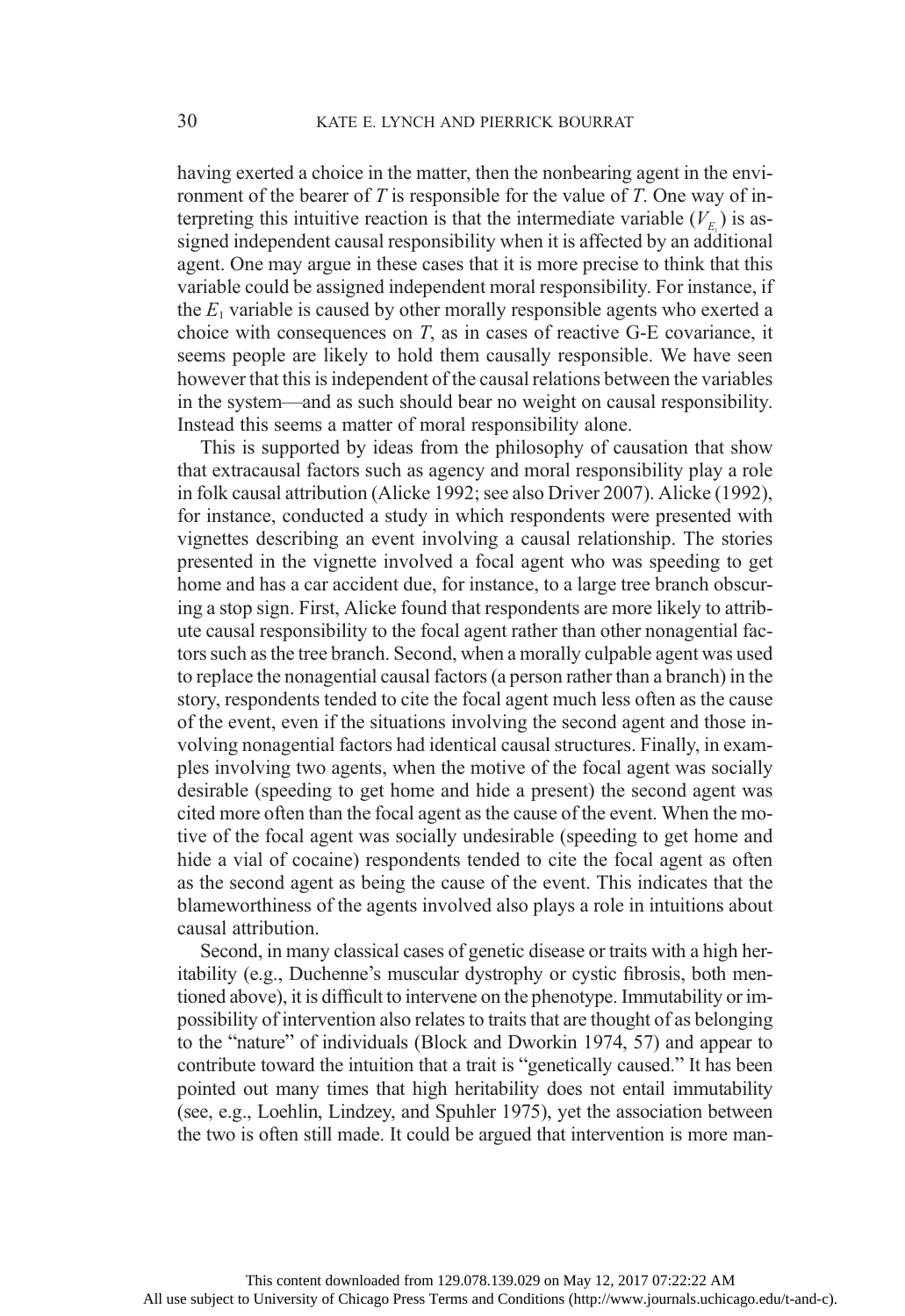ageable in the cases of G-E covariance, particularly in reactive cases (in which changing a societal convention could change the variance of traits). It may be that this difference in perceived immutability contributes to the intuition that some cases of G-E covariance are nongenetic ones.

Yet immutability is not sufficient in accounting for causal intuitions about genetic causation. This is demonstrated with cases of 'classical genetic traits' (i.e., those not including G-E covariance), which causal intuition regards as genetic, yet there is ease of intervention. For instance, the oft-cited metabolic disorder phenylketonuria (PKU) is a genetic disorder that results from a mutation on the PAH gene, leading to an inability to metabolise phenylalanine, which causes mental retardation and other symptoms. However, these phenotypic effects can be altered by intervening on the environment of the PKU sufferers, limiting their phenylalanine intake.17 This intervention can be thought of as a case of G-E covariance in itself. Variation in the PAH gene causes (in a reactive sense) differential treatment of individuals in the environment as those with the mutant alleles are subjected to different diets. Although intervention is possible and often put in place, PKU is still used as a paradigm example of a genetically caused disease in the literature on heritability. Thus, if one were to exclude cases of reactive and active G-E covariance from heritability estimates on the basis of intervention availability, in principle one would have to also exclude structurally identical examples that our intuitions do not reject such as PKU.

Furthermore, and consistent with what has been recognized for more than 40 years (see Lewontin 1974), the only reasonable causal interpretation one can give using heritability (and more generally variances in an analysis of variance) is a spatiotemporally localized one. In other words, heritability can only be used for context- or description-dependent causal claims and not be extrapolated to other contexts.18 For this reason, we believe that although our framework challenges some long-held intuitions that genetic causation implies immutability or some kind of invariance across contexts, it is in line with the now standard scientific interpretation of heritability.

We should emphasize that folk causal attribution is a complex matter of which the disentangling would go beyond the scope of this article and that is therefore left for further work. For now, suffice to say that reasoning about agency, moral responsibility, and immutability are likely determining factors in folk causal attributions. But in the case of reactive and active covariance these factors are irrelevant in the decision of how to assign causal responsibility of trait variation to variation in genotype or environment. For

18. Contextual factors include the population under study and the range of environments that have been included.

<sup>17.</sup> Note that under our account this aspect of the environment would be counted as part of the phenotype of the individual, or the intermediate environment  $(E_1)$ .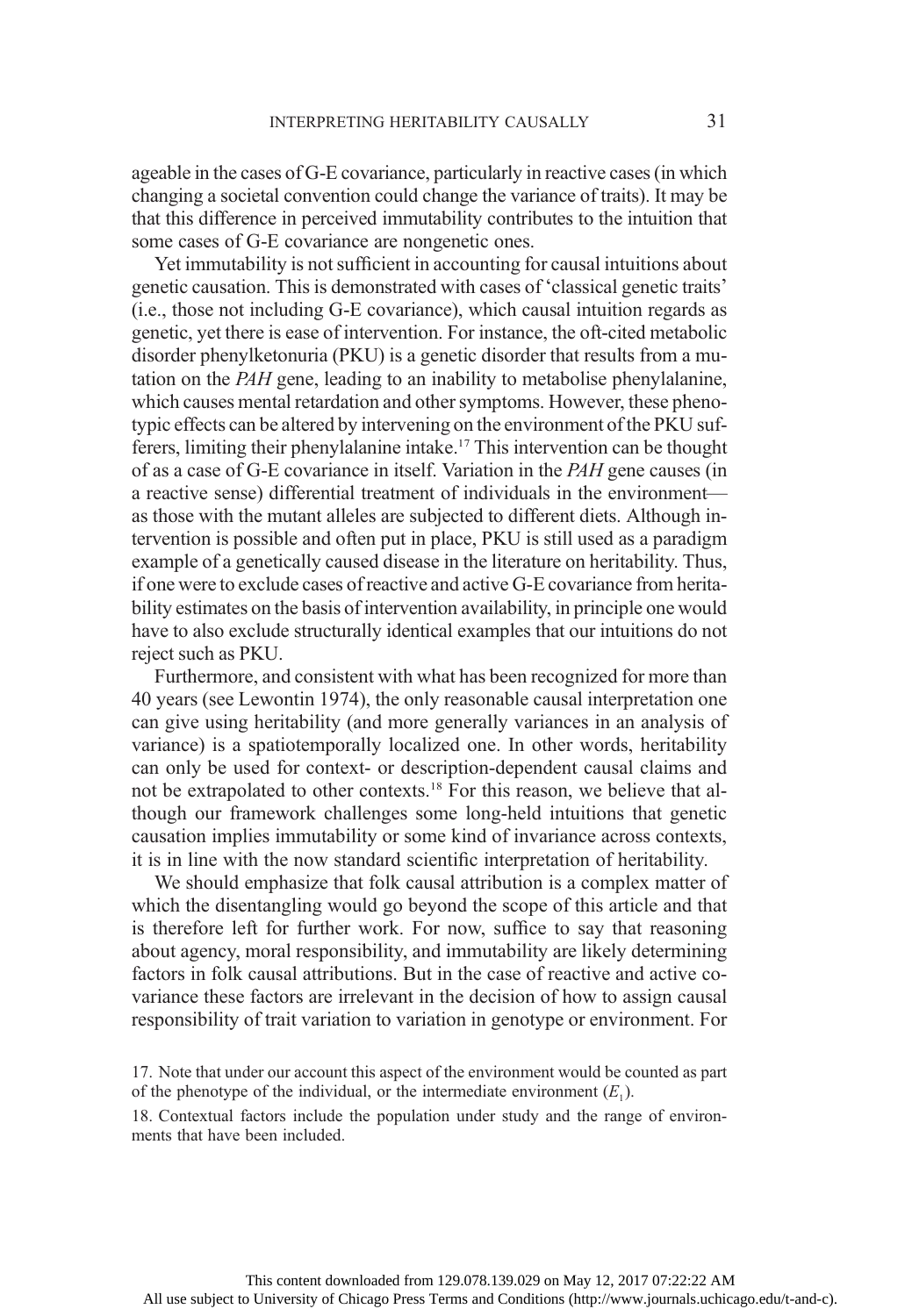instance, claiming that variation in IQ is caused by variation in genotype in a reactive (or active) way does not imply that individuals with a low IQ are responsible for that trait or that the trait cannot be intervened on.

7. Conclusion. To be of scientific use, the interpretation of heritability in behavior genetics requires a consistent approach devoid of political bias. We propose that by using the causal concepts of 'genotype', 'environment', and 'phenotype', as outlined in section 4, the actual causal relationships between these three variables can be elucidated without prejudice. This results in both active and reactive G-E covariance cases being subsumed under the  $V_G$  term (contributing toward  $H^2$ ) when the causal origin of trait variance originates from genetic variance. This framework may lead to heritability estimates that appear unintuitive at first. However, this reaction can be avoided if one understands that the relationship of trait variation caused by genetic variation is not to be confused with ideas about immutability, agency, and moral responsibility—ideas that are tied up with the more general concept of 'nature' within the nature-nurture debate and have been shown to bias causal reasoning. We have shown in section 6 that a high heritability estimate does not entail any of these features and that this is true for estimates both inclusive and exclusive of G-E covariance. We believe that differences in implicitly held concepts of 'genotype', 'phenotype', and 'environment' alongside a conflation of heritability with 'nature' have skewed the nature-nurture debate, incited unwarranted controversy, and hampered progress of the understanding of a causal interpretation of heritability. By abandoning these connotations, a structured, scientific approach to heritability interpretation may be implemented. We propose and have demonstrated in this article that the structured, consistent approach is one in which both active and reactive G-E covariance contributes toward the heritability of a trait.

## **REFERENCES**

- Alicke, Mark D. 1992. "Culpable Causation." [Journal of Personality and Social Psychology](http://www.journals.uchicago.edu/action/showLinks?crossref=10.1037%2F0022-3514.63.3.368) 63:368–78.
- Baron, Marcia. 2001. "Crime, Genes and Responsibility." In Genetics and Criminal Behaviour, ed. David Wasserman and Robert Wachbroit, 199–224. Cambridge: Cambridge University Press. Block, Ned. 1995. "How Heritability Misleads about Race." [Cognition](http://www.journals.uchicago.edu/action/showLinks?crossref=10.1016%2F0010-0277%2895%2900678-R) 56 (2): 99-128.

Block, Ned, and Gerald Dworkin. 1974. "IQ, Heritability and Inequality." Pt. 2. Philosophy and Public Affairs 4 (1): 40–99.

Bourrat, Pierrick. 2015. "How to Read 'Heritability' in the Recipe Approach to Natural Selection." [British Journal for the Philosophy of Science](http://www.journals.uchicago.edu/action/showLinks?crossref=10.1093%2Fbjps%2Faxu015) 66 (4): 883-903.

Bourrat, Pierrick, and Q. Lu. Forthcoming. "Dissolving the Missing Heritability Problem." Philosophy of Science.

Brandon, Robert N. 1990. Adaptation and Environment. Princeton, NJ: Princeton University Press. Carroll, John W. 2009. "Anti-reductionism." In The Oxford Handbook of Causation, ed. Peter Men-

zies, Helen Beebee, and Christopher Hitchcock, 279–98. Oxford: Oxford University Press.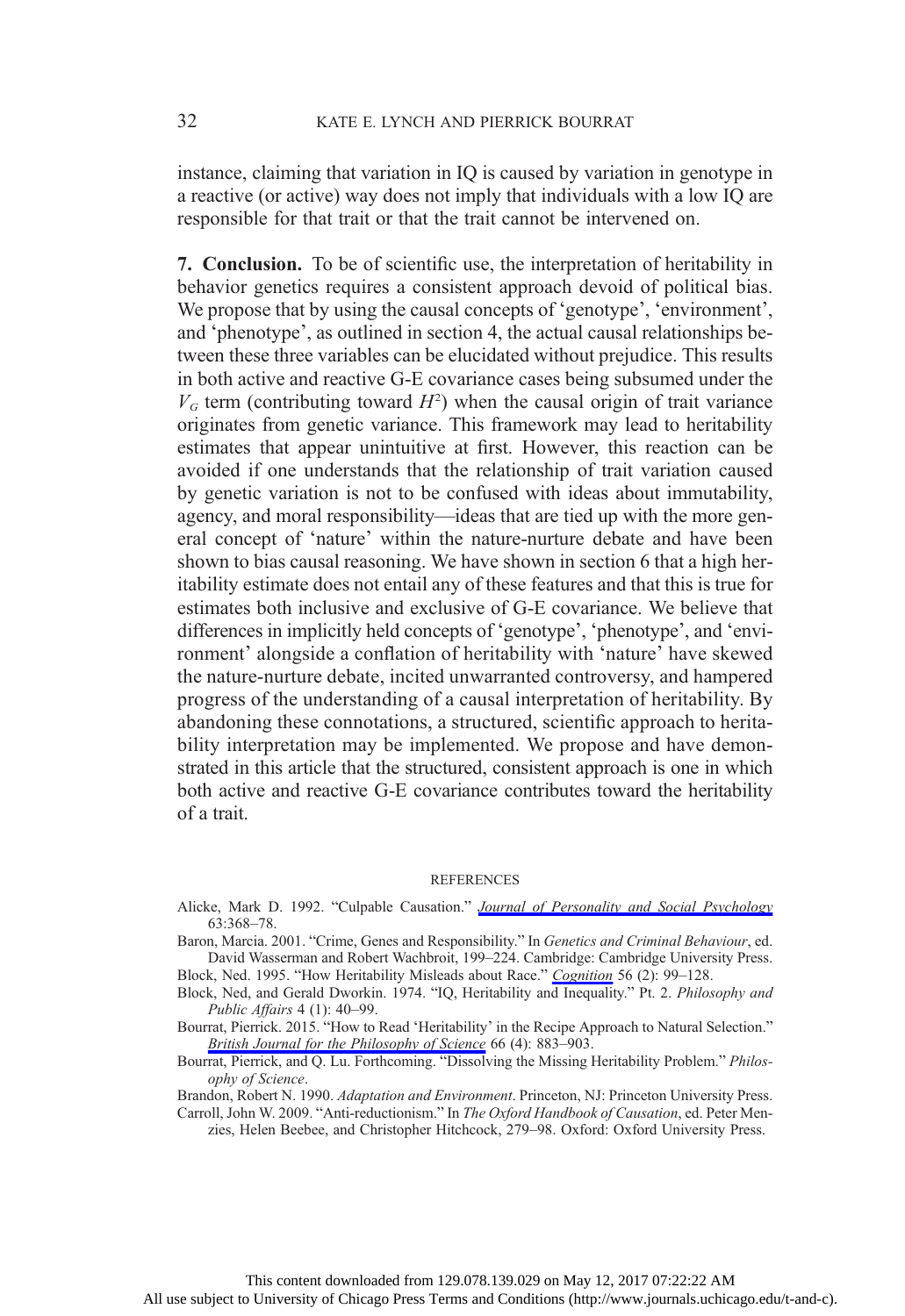- Dawkins, Richard. 1982. The Extended Phenotype: The Long Reach of the Gene. Oxford: Oxford University Press.
- Downes, Stephen M. 2009. "Heritability." In The Stanford Encyclopedia of Philosophy, ed. Edward N. Zalta. Stanford, CA: Stanford University. http://plato.stanford.edu/archives/spr2014 /entries/heredity/.
- Driver, Julia. 2007. "Attributions of Causation and Moral Responsibility." In Moral Psychology, vol. 2, The Evolution of Morality, ed. Walter Sinnott-Armstrong, 423–40. Cambridge, MA: MIT Press.
- Eaves, Lindon J., Krystyna Last, Nicholas G. Martin, and John L. Jinks. 1977. "A Progressive Approach to Non-additivity and Genotype-Environmental Covariance in the Analysis of Human Differences." *[British Journal of Mathematical and Statistical Psychology](http://www.journals.uchicago.edu/action/showLinks?crossref=10.1111%2Fj.2044-8317.1977.tb00722.x)* 30 (1): 1–42.
- Falconer, Douglas S., and Trudy F. MacKay. 1996. Introduction to Quantitative Genetics. 4th ed. London: Pearson.
- Feldman, Marcus W., and Richard C. Lewontin. 1975. "The Heritability Hang-Up." [Science](http://www.journals.uchicago.edu/action/showLinks?pmid=1198102&crossref=10.1126%2Fscience.1198102) 190: 1163–68.
- Fisher, Ronald A. 1918. "The Correlation between Relatives on the Supposition of Mendelian In-heritance." [Philosophical Transactions of the Royal Society of Edinburgh](http://www.journals.uchicago.edu/action/showLinks?crossref=10.1017%2FS0080456800012163) 52:399–433.
- Gibbard, Alan. 2001. "Genetic Plans, Genetic Differences, and Violence: Some Chief Possibilities." In Genetics and Criminal Behaviour, ed. David Wasserman and Robert Wachbroit, 169–98. Cambridge: Cambridge University Press.
- Griffiths, Paul E., and Eva M. Neumann-Held. 1999. "The Many Faces of the Gene." [BioScience](http://www.journals.uchicago.edu/action/showLinks?crossref=10.2307%2F1313441) 49 (8): 656–62.
- Haig, David. 2012. "The Strategic Gene." [Biology and Philosophy](http://www.journals.uchicago.edu/action/showLinks?crossref=10.1007%2Fs10539-012-9315-5) 27 (4): 461-79.
- Jacquard, Albert. 1983. "Heritability: One Word, Three Concepts." [Biometrics](http://www.journals.uchicago.edu/action/showLinks?pmid=6626665&crossref=10.2307%2F2531017) 39:465-77.
- Jencks, Christopher. 1980. "Heredity, Environment and Social Policy Reconsidered." [American So](http://www.journals.uchicago.edu/action/showLinks?crossref=10.2307%2F2094892)[ciological Review](http://www.journals.uchicago.edu/action/showLinks?crossref=10.2307%2F2094892) 45:723–36.
- Jencks, Christopher, Marshall Smith, Henry Acland, Mary Jo Bane, David Cohen, Herbert Gintis, Barbara Heyns, and Stephen Michelson. 1972. Inequality: A Reassessment of the Effect of Family and Schooling in America. New York: Basic.
- Jensen, Arthur R. 1976. "The Problem of Genotype-Environment Correlation in the Estimation of Her-itability from Monozygotic and Dizygotic Twins." [Acta Geneticae Medicae et Gemellologiae](http://www.journals.uchicago.edu/action/showLinks?crossref=10.1017%2FS000156600001391X)  $75.86 - 99$
- Jinks, John L., and David W. Fulker. 1970. "Comparison of the Biometrical Genetical, MAVA, and Classical Approaches to the Analysis of Human Behavior." *[Psychological Bulletin](http://www.journals.uchicago.edu/action/showLinks?crossref=10.1037%2Fh0029135)* 73:311– 49.
- Johannsen, Wilhelm. 2014. "The Genotype Conception of Heredity." [International Journal of Ep](http://www.journals.uchicago.edu/action/showLinks?crossref=10.1093%2Fije%2Fdyu063)[idemiology](http://www.journals.uchicago.edu/action/showLinks?crossref=10.1093%2Fije%2Fdyu063) 43 (4): 989–1000.
- Kaebnick, Gregory E. 2006. "Behavioral Genetics and Moral Responsibility." In Wrestling with Behavioral Genetics: Science, Ethics, and Public Conversation, ed. Erik Parens, Audrey R. Chapman, and Nanacy Press, 220–24. Baltimore: Johns Hopkins University Press.
- Layzer, David. 1974. "Heritability Analysis of IO Scores: [Science](http://www.journals.uchicago.edu/action/showLinks?crossref=10.1126%2Fscience.183.4131.1259) or Numerology." Science 183:1259–66.
- Lerner, Richard M. 1995. "The Place of Learning within the Human Development System: A Developmental Contextual Perspective." *[Human Development](http://www.journals.uchicago.edu/action/showLinks?crossref=10.1159%2F000278342)* 38 (6): 361-66.
- Lewontin, Richard C. 1974. "Annotation: The Analysis of Variance and the Analysis of Causes." American Journal of Human Genetics 26 (3): 400–411.
- -. 2011. "The Genotype/Phenotype Distinction." In The Stanford Encyclopedia of Philosophy, ed. Edward N. Zalta. Stanford, CA: Stanford University. http://plato.stanford.edu/ar chives/sum2011/entries/genotype-phenotype/.
- Loehlin, John C., Gardner Lindzey, and James N. Spuhler. 1975. Race Differences in Intelligence. San Francisco: Freeman.
- Lu, Qiaoying, and Pierrick Bourrat. Forthcoming. "The Evolutionary Gene and the Extended Evolutionary Synthesis." British Journal for the Philosophy of Science.
- Lynch, Kate E. 2016. "Heritability and Causal Reasoning." Biology and Philosophy. doi:10.1007 /s10539-016-9535-1.
- Lynch, Kathleen E., and Darrell J. Kemp. 2014. "Nature-via-Nurture and Unravelling Causality in Evolutionary Genetics." *[Trends in Ecology and Evolution](http://www.journals.uchicago.edu/action/showLinks?crossref=10.1016%2Fj.tree.2013.10.005)* 29 (1): 2–4.